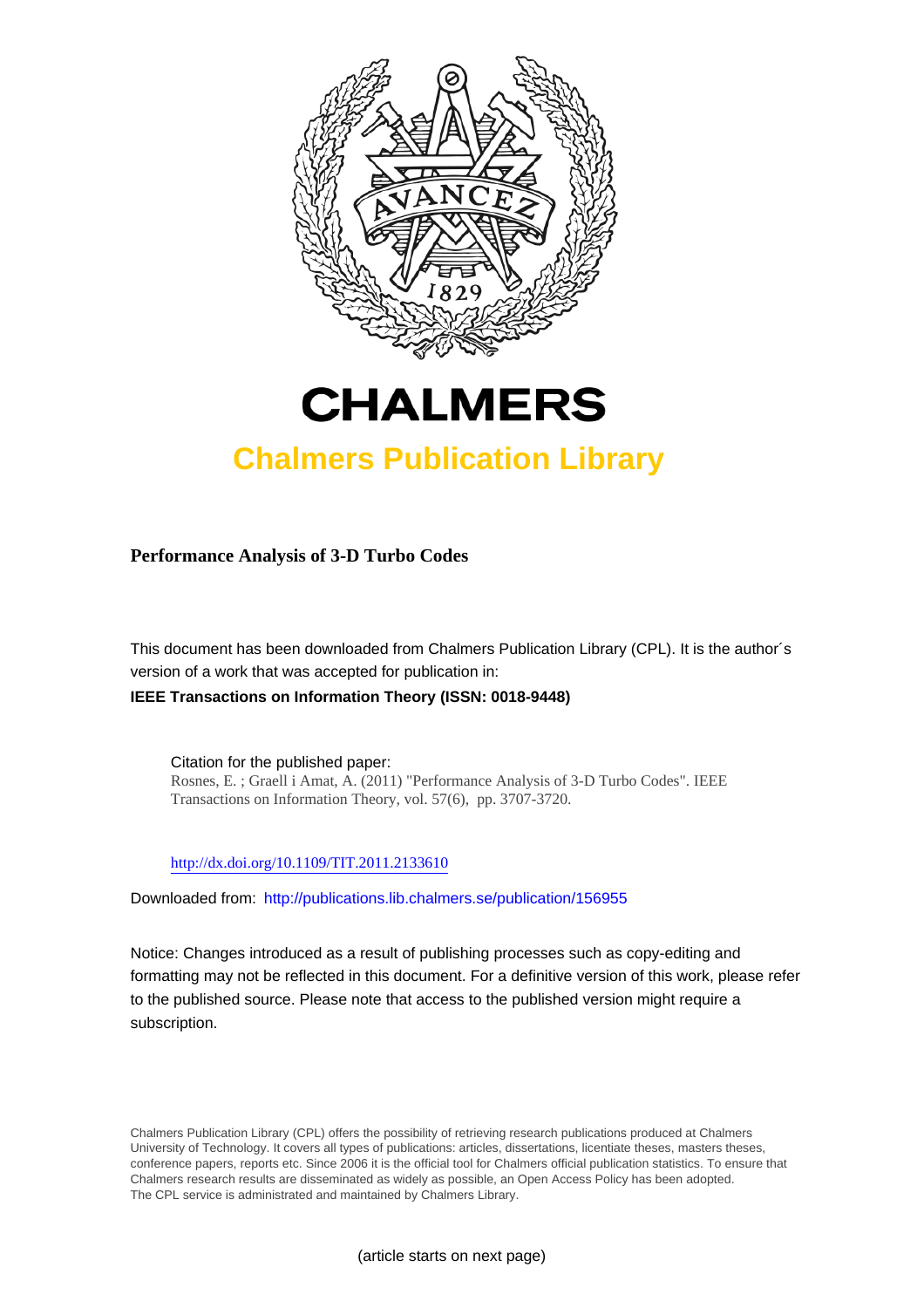# Performance Analysis of 3-Dimensional Turbo **Codes**

Eirik Rosnes, *Senior Member, IEEE,* and Alexandre Graell i Amat, *Senior Member, IEEE*

*Abstract***—In this work, we consider the minimum distance properties and convergence thresholds of** 3**-dimensional turbo codes (**3**D-TCs), recently introduced by Berrou** *et al.***. Here, we consider binary** 3**D-TCs while the original work of Berrou** *et al.* **considered double-binary codes. In the first part of the paper, the minimum distance properties are analyzed from an ensemble perspective, both in the finite-length regime and in the asymptotic case of large block lengths. In particular, we analyze the asymptotic weight distribution of** 3**D-TCs and show numerically** that their typical minimum distance  $d_{\min}$  may, depending on **the specific parameters, asymptotically grow linearly with the block length, i.e., the** 3**D-TC ensemble is asymptotically good for some parameters. In the second part of the paper, we derive** some useful upper bounds on the  $d_{\min}$  when using quadratic **permutation polynomial (QPP) interleavers with a quadratic inverse. Furthermore, we give examples of interleaver lengths where an upper bound appears to be tight. The best codes (in** terms of estimated  $d_{\min}$ ) obtained by randomly searching for **good pairs of QPPs for use in the** 3**D-TC are compared to** a probabilistic lower bound on the  $d_{\min}$  when selecting codes **from the** 3**D-TC ensemble uniformly at random. This comparison shows that the use of designed QPP interleavers can improve the** dmin **significantly. For instance, we have found a** (6144, 2040) 3**D-TC with an estimated** dmin **of** 147**, while the probabilistic lower bound is** 69**. Higher rates are obtained by puncturing nonsystematic bits, and optimized periodic puncturing patterns for rates** 1/2**,** 2/3**, and** 4/5 **are found by computer search. Finally, we give iterative decoding thresholds, computed from an extrinsic information transfer chart analysis, and present simulation results on the additive white Gaussian noise channel to compare the error rate performance to that of conventional turbo codes.**

*Index Terms***—Asymptotic minimum distance analysis, distance bounds, EXIT charts, hybrid concatenated codes, QPP interleavers, spectral shape function, turbo codes, uniform interleaver.**

## I. INTRODUCTION

Turbo codes have gained considerable attention since their introduction by Berrou *et al.* in 1993 [1] due to their nearcapacity performance and low decoding complexity. The conventional turbo code is a parallel concatenation of two identical recursive systematic convolutional encoders separated by a

pseudo-random interleaver. Most conventional turbo codes using 8-state constituent encoders suffer from a flattening around a frame error rate (FER) of  $10^{-5}$  due to a poor minimum distance  $d_{\min}$ . To improve the performance in the error floor region, one could either design a better interleaver, use more powerful constituent encoders, or increase the dimension, i.e., the number of constituent encoders. The latter alternative was recently pursued in [2, 3], where a powerful coding scheme nicknamed 3-dimensional turbo code (3D-TC) and inspired by the proposals in [4, 5], was introduced. The coding scheme consists of a conventional turbo encoder and a *patch*. In more detail, a fraction  $\lambda$  of the parity bits from the turbo encoder are post-encoded by a third rate-1 encoder. The value of  $\lambda$ can be used to trade-off performance in the waterfall region with performance in the error floor region. As shown in [2, 3], this coding scheme is able to provide very low error rates for a wide range of block lengths and code rates at the expense of a small increase in decoding complexity with respect to conventional turbo codes.

It is known that conventional turbo codes and single serially concatenated convolutional codes are asymptotically bad, in the sense that their typical  $d_{\min}$  asymptotically does not grow linearly with the block length [6, 7]. As an alternative, multiple serially concatenated codes, such as repeat multipleaccumulate (RMA) codes, can be used, since they yield a better  $d_{\min}$ . In [8], it was shown that there exists a sequence of RMA codes with minimum distance converging in the limit of infinitely many accumulators to the Gilbert-Varshamov bound (GVB). The stronger result that the typical  $d_{\min}$  converges to the GVB was recently proved in [9]. Also, in [10], it was conjectured by Pfister that the  $d_{\min}$  of RMA codes asymptotically grows linearly with the block length, and that the growth rate is given by the threshold where the asymptotic spectral shape function [11] becomes positive. Kliewer *et al.* and Ravazzi and Fagnani showed independently in [9, 12] that RMA code ensembles with two or more accumulators are indeed asymptotically good (their typical  $d_{\min}$  asymptotically grows linearly with the block length). A formal proof was given in [9], and a method for the calculation of a lower bound on the asymptotic growth rate coefficient was given in [12]. The analysis was later extended in [13, 14] to low-rate hybrid concatenated codes, i.e., mixed parallel and serial structures combining the features of the two concatenations.

In the first part of this paper, following these works, we analyze the minimum distance properties of 3D-TCs. We perform an asymptotic  $d_{\min}$  analysis of 3D-TCs by using a numerical procedure to estimate their asymptotic spectral shape function. The numerical procedure is based on the approach in [15] to compute asymptotic input-output weight distributions of

The material in this paper was presented in part at the 5th International Symposium on Turbo Codes & Related Topics, Lausanne, Switzerland, September 2008, and at the IEEE Information Theory Workshop, Cairo, Egypt, January 2010. The work of E. Rosnes was supported by the Research Council of Norway (NFR) under Grants 174982 and 183316. A. Graell i Amat was supported by a Marie Curie Intra-European Fellowship within the 6th European Community Framework Programme.

E. Rosnes is with the Selmer Center, Department of Informatics, University of Bergen, N-5020 Bergen, Norway (e-mail: eirik@ii.uib.no).

A. Graell i Amat is with the Department of Signals and Systems, Chalmers University of Technology, Gothenburg, Sweden (e-mail: alexandre.graell@chalmers.se).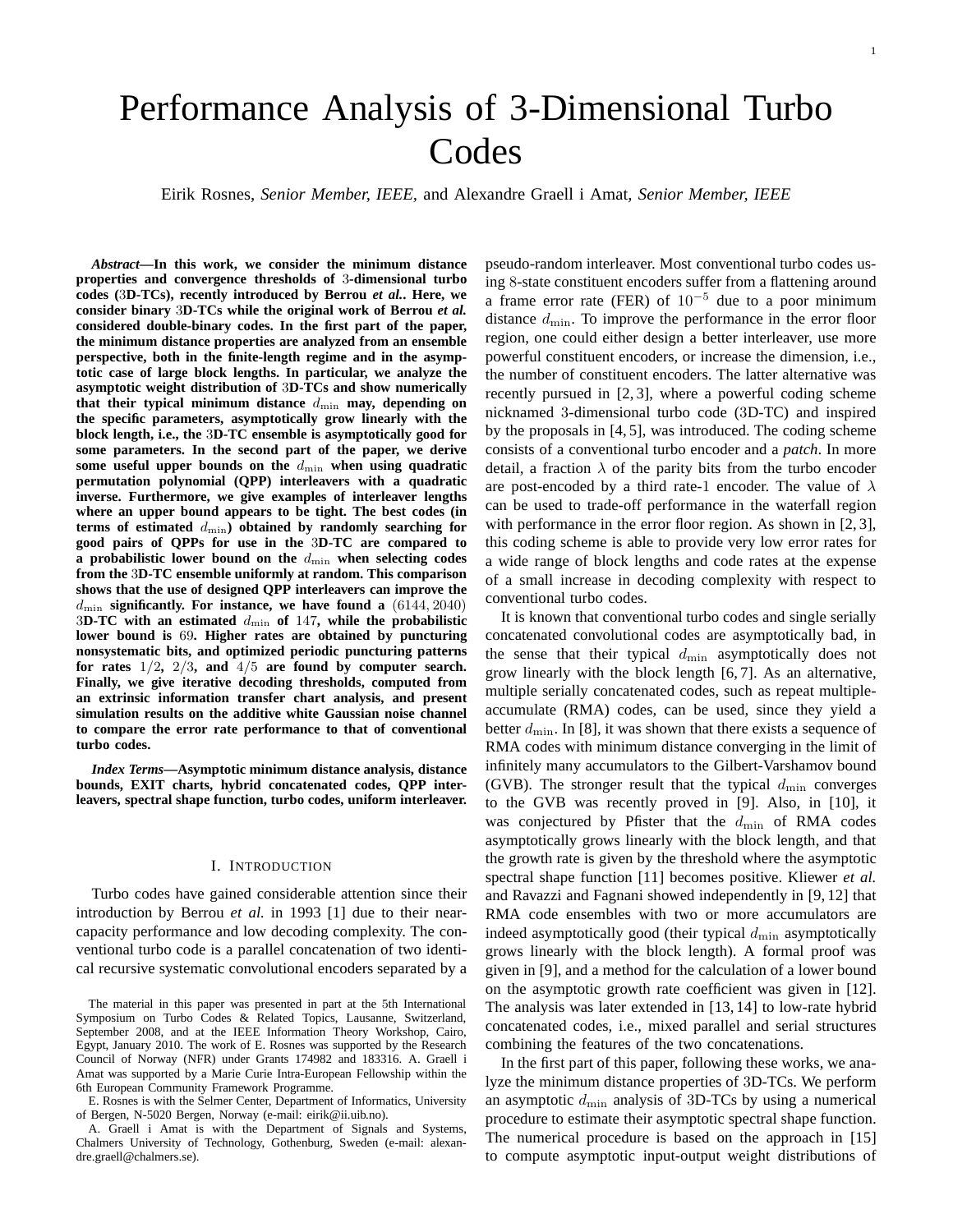convolutional encoders. It is shown numerically that for certain parameters, the  $d_{\min}$  of 3D-TCs asymptotically grows linearly with the block length. We also perform a finite-length analysis of the  $d_{\text{min}}$  of 3D-TCs using a probabilistic lower bound, outlined in [8], on the  $d_{\min}$ .

Interleavers for conventional turbo codes have been extensively investigated. The dithered relative prime (DRP) interleavers [16, 17] and the almost regular permutation (ARP) interleavers [18] are considered among the best ones, since they provide relatively high  $d_{\min}$ . Recently, Sun and Takeshita [19] suggested the use of permutation polynomial (PP) based interleavers over integer rings. In particular, quadratic polynomials were emphasized. In contrast to DRP and ARP interleavers, PP interleavers are fully algebraic, allowing a theoretical analysis of their performance. In [20], the  $d_{\min}$  of conventional binary turbo codes with quadratic permutation polynomial (QPP) interleavers was considered in detail, and large tables of optimum (in terms of  $d_{\min}$  and its corresponding multiplicity) QPPs for conventional turbo codes with 8-state and 16-state constituent encoders were presented. In the most recent work [21], Takeshita considered the use of higher degree PPs with great success.

A suitable property for designed interleavers is the *contention-free* property, i.e., to avoid memory contentions in parallelized decoding [18, 22, 23]. While ARP and some modified DRP interleavers [22] are contention-free, they are not maximum contention-free, i.e., every factor of the interleaver length is not a possible degree of parallel processing of the decoder. On the other hand, in [24] it was shown that all PPs generate maximum contention-free interleavers. Thus, these interleavers are very interesting from an implementation point of view. Furthermore, QPP interleavers are almost as good as DRP interleavers for a large number of short-to-medium block lengths in terms of decoding convergence and performance in the error floor region [19–21,24].

In the second part of this work, we analyze minimum distance properties of 3D-TCs with dedicated QPP interleavers. In particular, we present several upper bounds on the  $d_{\min}$  of binary 3D-TCs when using QPP interleavers with a quadratic inverse that do not depend on the permutation and the encoder in the patch, as long as the encoder maps the all-zero sequence to the all-zero sequence. Furthermore, we present some results from a random search for good pairs of QPPs for use in the binary 3D-TC. It is shown that the use of designed QPPs yields a very high  $d_{\min}$ , improving significantly compared to the probabilistic lower bound on the  $d_{\min}$ .

The remainder of this paper is organized as follows. The encoder structure and design guidelines for 3D-TCs are described in Section II. Section III describes a probabilistic lower bound on the  $d_{\min}$  of a code ensemble and its application to 3D-TCs. The asymptotic spectral shape function is introduced in Section IV along with a numerical procedure to estimate it. Furthermore, we show numerically that the 3D-TC ensemble is asymptotically good for certain parameters. The minimum distance properties of 3D-TCs with dedicated QPP interleavers are addressed in Sections V and VI. In particular, Section V describes QPPs and some of their properties, and in Section VI, an upper bound on the  $d_{\min}$  with QPP interleavers



Fig. 1. 3D turbo encoder. A fraction  $\lambda$  of the parity bits from both constituent encoders  $C_a$  and  $C_b$  are grouped by a parallel/serial multiplexer, permuted by interleaver  $\Pi_c$ , and encoded by the rate-1 post-encoder  $C_c$ .

with a quadratic inverse for a conventional turbo code is presented, along with upper bounds on the  $d_{\min}$  of 3D-TCs with QPP interleavers with a quadratic inverse and with any patch. Convergence properties are studied in Section VII, where an extrinsic information transfer (EXIT) chart analysis is performed. In Section VIII, the results of a random search for good pairs of QPPs for use in the 3D-TC are presented and compared to the finite-length results from Section III. Also, optimized puncturing patterns for rates 1/2, 2/3, and 4/5 are established by computer search. Finally, simulation results on the additive white Gaussian noise (AWGN) channel are presented to compare the error rate performance to that of conventional turbo codes. Conclusions and a discussion of future work are given in Section IX.

#### II. CODING SCHEME

A block diagram of the 3D-TC is depicted in Fig. 1. The information data sequence  $\bf{u}$  of length  $K$  bits is encoded by a binary conventional turbo encoder. By a conventional turbo encoder we mean the parallel concatenation of two identical rate-1 recursive convolutional encoders, denoted by  $C_a$  and  $C_b$ , respectively. Here  $C_a$  and  $C_b$  are 8-state recursive convolutional encoders with generator polynomial  $g(D)$  =  $(1 + D + D^3)/(1 + D^2 + D^3)$ , i.e., the 8-state constituent encoder specified in the 3GPP/UMTS standard [25]. The code sequences of  $C_a$  and  $C_b$  are denoted by  $x_a$  and  $x_b$ , respectively. We also denote by  $x^{\text{TC}}$  the codeword obtained by alternating bits from  $\mathbf{x}_a$  and  $\mathbf{x}_b$ . A fraction  $\lambda$  ( $0 \leq \lambda \leq 1$ ), called the *permeability rate*, of the parity bits from  $x^{\text{TC}}$  are permuted by interleaver  $\Pi_c$  (of length  $N_c = 2\lambda K$ ), and encoded by an encoder of unity rate  $C_c$ , called the *patch* or the *post-encoder* [3]. This can be properly represented by a puncturing pattern **p** applied to  $\mathbf{x}^{\text{TC}}$  (see Fig. 1) of period  $N_{\rm p}$  containing  $\lambda N_{\rm p}$  ones (where a one means that the bit is not punctured). The fraction  $1 - \lambda$  of parity bits which are not encoded by  $C_c$  is sent directly to the channel. Equivalently, this can be represented by a puncturing pattern  $\bar{p}$ , the complement of p. We denote by  $x_c$  the code sequence of  $C_c$ . Also, we denote by  $\mathbf{x}_a^{\text{ch}}$  and  $\mathbf{x}_b^{\text{ch}}$  the *sub-codewords* of  $x_a$  and  $x_b$ , respectively, sent directly to the channel, and by  $\mathbf{x}^{\text{ch}}$  the codeword obtained by alternating bits from  $\mathbf{x}_{\text{a}}^{\text{ch}}$  and  $\mathbf{x}_{\mathrm{b}}^{\mathrm{ch}}$ . Likewise, we denote by  $\mathbf{x}_{\mathrm{a}}^{\mathrm{p}}$  and  $\mathbf{x}_{\mathrm{b}}^{\mathrm{p}}$  the *sub-codewords* of  $x_a$  and  $x_b$ , respectively, encoded by  $C_c$ , and by  $x^p$  the codeword obtained by alternating bits from  $\mathbf{x}_{a}^{p}$  and  $\mathbf{x}_{b}^{p}$ . Finally, the information sequence and the code sequences  $x^{ch}$  and  $x_c$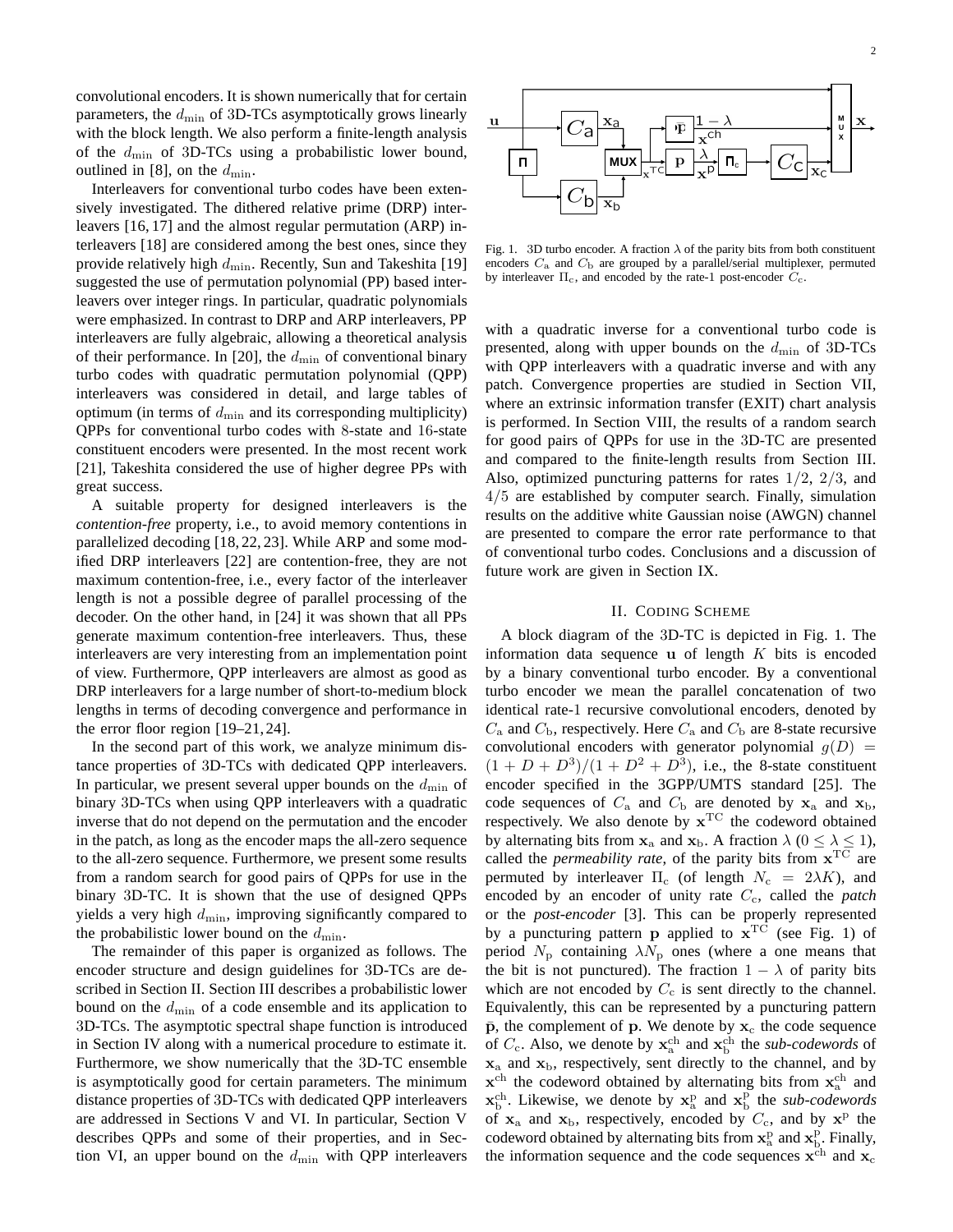are multiplexed to form the code sequence  $x$ , of length  $N$  bits, transmitted to the channel. Note that the overall nominal code rate of the 3D-TC is  $R = K/N = 1/3$ , the same as for the conventional turbo code without the patch. Higher code rates can be obtained either by puncturing  $x<sup>ch</sup>$  or by puncturing the output of the patch,  $x_c$ . In this paper, we consider the following puncturing strategy. First, puncture  $x^{ch}$ . Then, if further puncturing is required, puncture  $x_c$ .

In [3], regular puncturing patterns of period  $2/\lambda$  were considered for p. For instance, if  $\lambda = 1/4$ , every fourth bit from each of the encoders of the outer turbo code are encoded by encoder  $C_c$ . The remaining bits are sent directly to the channel, and it follows that  $p = [11000000]$  and  $\bar{\mathbf{p}} = [00111111]$ . In this paper, we consider both regular and random patterns for p.

The 3D-TC can be decoded using the turbo principle. The decoder consists of three soft-input soft-output decoders  $C_a^{-1}$ ,  $C_b^{-1}$ , and  $C_c^{-1}$  corresponding to the three constituent encoders  $C_a$ ,  $C_b$ , and  $C_c$ , respectively. A decoding iteration consists of a single activation of  $C_c^{-1}$ ,  $C_a^{-1}$ , and  $C_b^{-1}$ , in this order. This process continues iteratively until the maximum number of iterations is reached or an early stopping rule criterion is fulfilled.

## *A. Design Guidelines*

In [3], some guidelines for choosing the permeability rate  $\lambda$  were given. In general, choosing a large value for  $\lambda$  will increase the minimum distance. However, the performance in the waterfall region will degrade with increasing values of  $\lambda$ . Thus, there is trade-off between performance in the waterfall and error floor regions.

According to [3], the choice of the post-encoder is crucial for the code performance. In general, the post-decoder must be simple and be able to handle soft-input and produce softoutput information. Furthermore, the post-decoder must not exhibit too much *error amplification* (see [3] for details), since this will result in a high loss in convergence. In this paper, we consider the encoder with generator polynomial  $g(D)$  =  $1/(1+D^2)$  for  $C_c$  [3].

## III. WEIGHT ENUMERATORS AND FINITE-LENGTH MINIMUM DISTANCE ANALYSIS

In this section, we analyze the minimum distance properties of 3D-TCs. In particular, we consider the ensemble of codes in the form of Fig. 1 obtained by considering all possible permutations for Π and Π<sup>c</sup> through the *uniform interleaver* approach [26].

Let  $A_{w,h}^C$  denote the input-output weight enumerator (IOWE) of a code  $C$ , i.e., the number of code sequences of weight  $h$  corresponding to input sequences of weight  $w$ . Also, let  $A_h^C = \sum_w A_{w,h}^C$  be the weight enumerator (WE) of the code  $C$ , i.e., the number of code sequences of weight  $h$ . Denote by  $q_a$  and  $q_b$  the weights of code sequences  $x_a$  and  $x_b$ , respectively, and by q its sum,  $q = q_a + q_b$  (i.e., the weight of  $\mathbf{x}^{\text{TC}}$ ). We also denote by  $n_{\text{a}}$ ,  $n_{\text{b}}$ , and n the weights of code sequences  $\mathbf{x}_{a}^{p}$ ,  $\mathbf{x}_{b}^{p}$ , and  $\mathbf{x}^{p}$ , respectively  $(n = n_{a} + n_{b})$ . Likewise, we denote by  $m_a$ ,  $m_b$ , and m the weights of code

sequences  $\mathbf{x}_{a}^{\text{ch}}, \mathbf{x}_{b}^{\text{ch}},$  and  $\mathbf{x}^{\text{ch}},$  respectively  $(m = m_{a} + m_{b})$ . Note that  $q = n + m$ .

#### *A. IOWE of* 3*D-TCs With Random Puncturing Pattern* p

We assume a random puncturing pattern for **p**. The puncturing patterns are sampled uniformly at random among all those with  $|\delta N|$  ones, where  $\delta$  is the fraction of bits that survive after puncturing. The average IOWE of the ensemble of punctured codes  $\mathcal{C}_{\text{punct}}$ , with input weight w and output weight  $h'$  is given by [12]

$$
\bar{A}_{w,h'}^{\mathcal{C}_{\text{punct}}} = \sum_{h=h'}^{N} A_{w,h}^C \frac{\binom{h}{h'} \binom{N-h}{\lfloor \delta N \rfloor - h'}}{\binom{N}{\lfloor \delta N \rfloor}}
$$
(1)

where  $h$  is the output weight before puncturing.

Using the concept of uniform interleaver [26] and (1) the ensemble-average IOWE of the 3D-TC ensemble, denoted by  $C$ , can be computed as

$$
\bar{A}_{w,h}^{\mathcal{C}} = \sum_{q,q_a,n} \frac{A_{w,q_a}^{C_a} A_{w,q-q_a}^{C_b}}{\binom{K}{w}} \cdot \frac{\binom{q}{n} \binom{2K-q}{2\lambda K-n}}{\binom{2K}{2\lambda K}} \cdot \frac{A_{n,h-w-q+n}^{C_c}}{\binom{2\lambda K}{n}}.
$$
\n(2)

## *B. IOWE of* 3*D-TCs With Regular Puncturing Pattern* p

Here, we assume the use of regular (i.e., nonrandom) puncturing patterns for p. In this case, the ensemble-average IOWE of the 3D-TC ensemble can be written as

$$
\bar{A}_{w,h}^{\mathcal{C}} = \sum_{m,m_{\rm a},n,n_{\rm a}} \frac{A_{w,(m_{\rm a},n_{\rm a})}^{C_{\rm a}} A_{w,(m-m_{\rm a},n-n_{\rm a})}^{C_{\rm b}}}{\binom{K}{w}} \cdot \frac{A_{n,h-w-m}^{C_{\rm c}}}{\binom{2\lambda K}{n}} \tag{3}
$$

where  $A_{w,(m_x,n_x)}^{C_x}$ ,  $x = a, b$ , is the number of codewords of constituent encoder  $C_x$  with input weight w, and output weights  $m_x$  and  $n_x$  corresponding to the sub-codewords sent directly to the channel and to encoder  $C_c$ , respectively. We remark that the two enumerators in (2) and (3) are not the same, since the first is averaged over puncturing patterns, while the second is for a given puncturing pattern. Thus, there is a slight abuse of notation.

## *C. Finite-Length Minimum Distance Analysis*

The ensemble-average WE  $\bar{A}_h^{\mathcal{C}}$  can be used to bound the minimum distance  $d_{\min}$  of the code ensemble C in the finite-length regime. In particular, the probability that a code randomly chosen from the ensemble has minimum distance  $d_{\min} < d$  is upper-bounded by [8]

$$
\Pr(d_{\min} < d) \le \sum_{h=1}^{d-1} \bar{A}_h^{\mathcal{C}}.\tag{4}
$$

The upper bound in (4) can be used to obtain a probabilistic lower bound on the minimum distance of a code ensemble. For a fixed value of  $\epsilon$ , where  $\epsilon$  is any positive value between 0 and 1, we define the probabilistic lower bound with probability  $\epsilon$ , denoted by  $d_{\min, \text{LB}, \epsilon}$ , to be the largest integer d such that the right-hand side of (4) is at most  $\epsilon$ . This guarantees that  $Pr(d_{\min} \ge d) \ge 1 - \epsilon$ .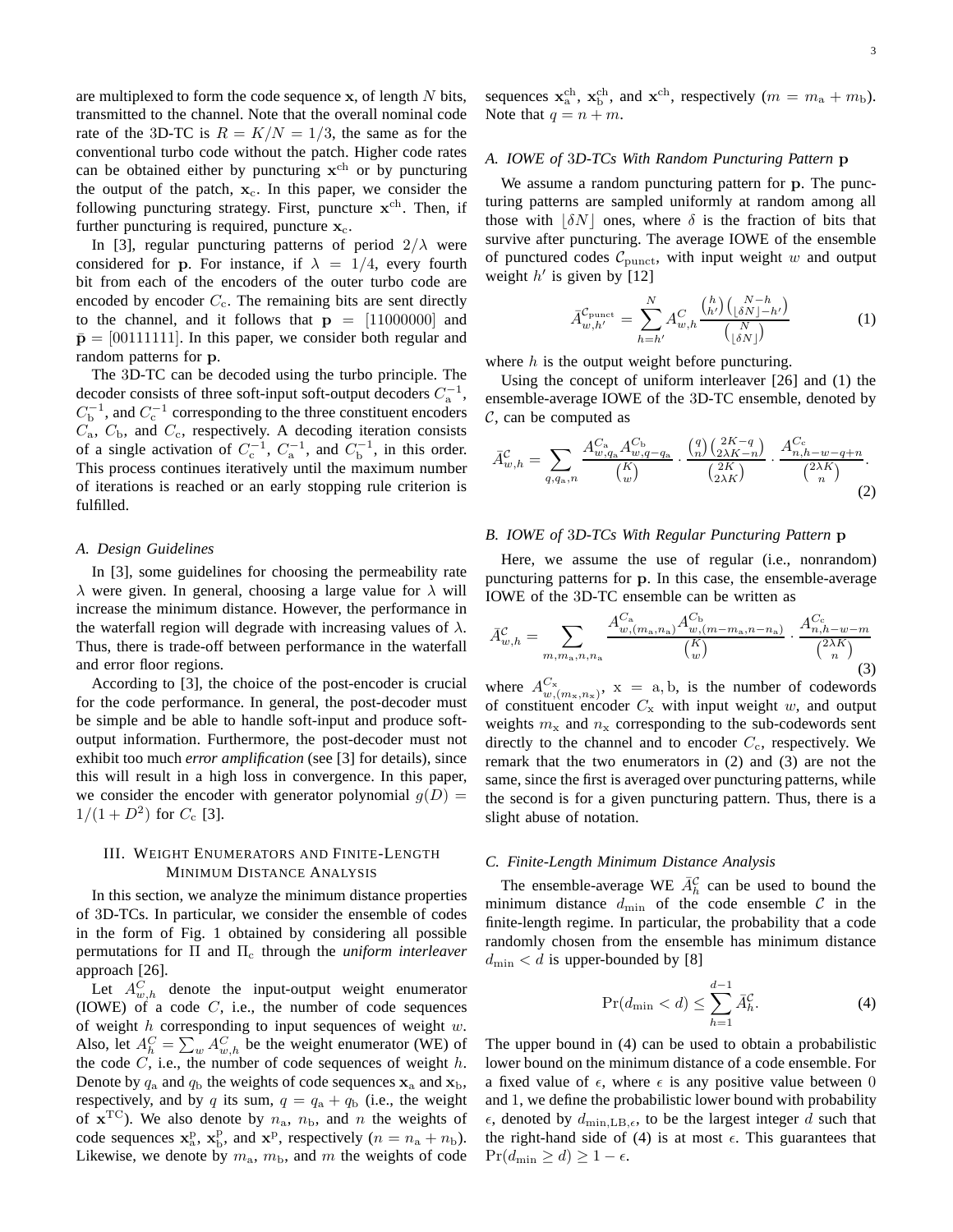

Fig. 2. Probabilistic lower bound on the minimum distance of 3D-TC ensembles,  $R = 1/3$ , for several values of  $\lambda$  using regular and random puncturing patterns, when  $\epsilon = 0.5$ .



Fig. 3. Probabilistic lower bound on the minimum distance of 3D-TC ensembles,  $R = 1/2$ , for several values of  $\lambda$  using regular puncturing patterns, when  $\epsilon = 0.1$  and 0.5.

In Fig. 2, we plot the probabilistic lower bound from (4),  $d_{\text{min, LB},0.5}$ , for 3D-TC ensembles,  $R = 1/3$ , with regular puncturing patterns p and for several values of  $\lambda$  as a function of the block length N. We assumed  $\epsilon = 0.5$ , which implies that  $Pr(d_{\min} \ge d) \ge 0.5$ , i.e., we expect that at least half of the codes in  $\mathcal C$  have a  $d_{\min}$  at least equal to the value predicted by the curves. For comparison purposes, the GVB is also displayed in the figure. For values of  $\lambda$  down to 1/4, the growth rate of the  $d_{\min}$  appears to be linear with the block length, while for smaller values of  $\lambda$  little growth is observed. The achievable minimum distances are quite high, especially for high values of  $\lambda$ . For instance, the bound for the 3D-TC ensemble with  $\lambda = 1$  is  $d_{\min} \approx 215$  for a block length of  $N = 1950$  bits. Reducing  $\lambda$ , significantly reduces the growth rate. For instance, for  $\lambda = 1/2$ , the probabilistic lower bound gives  $d_{\min} \approx 92$  for the same block length. For higher rates, the curves get closer to the GVB. In Fig. 2, we also plot the probabilistic lower bound from (4) for  $R = 1/3$  3D-TC ensembles with  $\lambda = 1/2$  and  $1/4$  using random puncturing patterns p. Compared to regular puncturing patterns, the growth rate of the  $d_{\min}$  is slightly smaller. Thus, regular puncturing patterns seem to be a good choice for p.

In Fig. 3, we plot the probabilistic lower bound from (4) for  $R = 1/2$  3D-TC ensembles using regular puncturing patterns p for several values of  $\lambda$  and the code block lengths used for

the QPP interleavers in Section VIII. In the figure, we plot the bound for  $\epsilon = 0.5$  and 0.1, i.e., 50% and 90% of the codes have minimum distance at least equal to the value predicted by the curves, respectively. In all cases, a linear-like growth rate is observed.

#### IV. ASYMPTOTIC MINIMUM DISTANCE ANALYSIS

In this section, we analyze the asymptotic behavior of the WE of 3D-TC ensembles to show that their typical  $d_{\min}$  grows linearly with the block length for some parameters. To this end, we consider the behavior of the *asymptotic spectral shape function* of the code ensemble, defined as [11]

$$
r(\rho) = \limsup_{N \to \infty} \frac{1}{N} \ln \overline{A}_{\lfloor \rho N \rfloor}^{\mathcal{C}} \tag{5}
$$

where sup( $\cdot$ ) denotes the supremum of its argument,  $\rho = \frac{h}{N}$ is the normalized output weight, and  $N$  is the block length.

From (5), we can write  $\overline{A}_{h}^{C} \sim e^{Nr(\rho)}$  when  $N \longrightarrow \infty$ . Therefore, if there exists some abscissa  $\rho_0 > 0$  such that  $\sup_{\rho \le \rho^*} r(\rho) < 0 \quad \forall \rho^* < \rho_0$ , and  $r(\rho) > 0$  for some  $\rho > \rho_0$ , then it can be shown, with high probability, that the  $d_{\min}$ of most codes in the ensemble grows linearly with the block length N, with growth rate coefficient of at least  $\rho_0$  [9, 12]. On the other hand, if  $r(\rho)$  is strictly zero in the range  $(0, \rho_0)$ , then we cannot conclude directly whether  $d_{\min}$  grows linearly with block length or not. In [9], it was shown that the asymptotic spectral shape function of RMA codes exhibits this behavior, i.e., it is zero in the range  $(0, \rho_0)$  and positive for some  $\rho > \rho_0$ . However, by combining the asymptotic spectral shapes with the use of bounding techniques, Ravazzi and Fagnani were able to prove in [9, Theorem 6] that the minimum distance of RMA codes indeed grows linearly with the block length with growth rate coefficient of at least  $\rho_0$ .

We remark that in the rest of the paper, with a slight abuse of language, we sometimes refer to  $\rho_0$  as the exact value of the asymptotic growth rate coefficient. However, we emphasize that, strictly speaking,  $\rho_0$  is only a lower bound on the asymptotic growth rate coefficient.

## *A. Asymptotic Spectral Shape Function of* 3*D-TCs*

For analysis purposes, we assume a random puncturing pattern p. Let C be an  $(N, K)$  code. We define the asymptotic behavior of the IOWE for  $C$  as the function

$$
a^{C}(\alpha, \beta) = \limsup_{N \to \infty} \frac{1}{N} \ln A_{\lfloor \alpha K \rfloor, \lfloor \beta N \rfloor}
$$
 (6)

where  $\alpha = w/K$  and  $\beta = h/N$  are the normalized input weight and the normalized output weight, respectively. Using (2), (6), and Stirling's approximation for binomial coefficients  $\binom{n}{k} \sim e^{n\mathbb{H}(k/n)}$  for  $n \to \infty$  and  $k/n$  constant, where  $\mathbb{H}(\cdot)$ is the binary entropy function with natural logarithms, the asymptotic spectral shape function of the (unpunctured) 3D-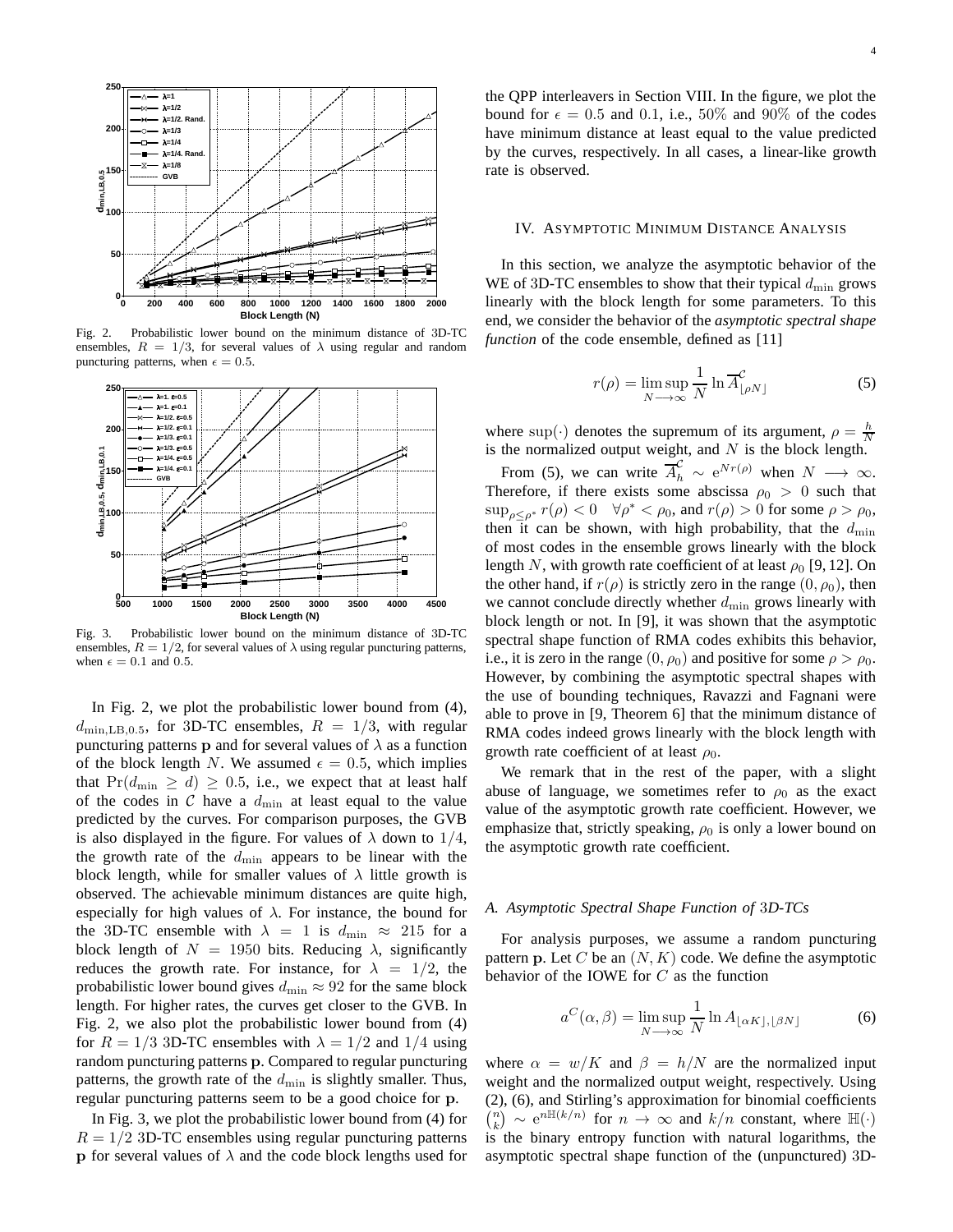

Fig. 4. Asymptotic spectral shape function for 3D-TCs,  $\lambda = 1$ , and several code rates.

TC ensemble  $C$  can be written as

$$
r(\rho) = \frac{1}{3} \sup_{0 \le \omega, \iota, \iota_a, \mu \le 1} \left\{ a^{C_a}(\omega, \iota_a) + a^{C_b}(\omega, 2\iota - \iota_a) \right\}
$$
  
+ 
$$
2\iota \mathbb{H} \left( \frac{\lambda \mu}{\iota} \right) + 2(1 - \iota) \mathbb{H} \left( \frac{\lambda(1 - \mu)}{1 - \iota} \right)
$$
  
+ 
$$
2\lambda a^{C_c} \left( \mu, \frac{3\rho - (\omega + 2(\iota - \lambda \mu))}{2\lambda} \right)
$$
  
- 
$$
\mathbb{H}(\omega) - 2\mathbb{H}(\lambda) - 2\lambda \mathbb{H}(\mu) \right\}
$$
 (7)

where  $\omega = w/K$ ,  $\iota_a = q_a/K$ ,  $\iota = q/2K$ , and  $\mu = n/N_c =$  $n/2\lambda K$ . For higher rates, i.e., when puncturing is applied to  $\mathbf{x}^{\text{ch}}$  or to  $\mathbf{x}_{\text{c}}$ , a similar expression is obtained with some extra terms. Note that in (7) we did not include the constraints on the relationship of the variables involved in the optimization. The constraints on the involved variables can be derived by looking at the arguments of the involved binary entropy functions in (7). In general, the argument of the binary entropy function should be between 0 and 1.

The asymptotic IOWE of the inner code  $C_c$  is equal to the asymptotic IOWE of an accumulate code [15] and can be given in closed form as

$$
a^{C_c}(\alpha, \beta) = (1 - \beta) \mathbb{H}\left(\frac{\alpha}{2(1 - \beta)}\right) + \beta \mathbb{H}\left(\frac{\alpha}{2\beta}\right).
$$

On the other hand, a closed-form expression for the asymptotic IOWE of the 8-state convolutional encoder is not known. However, in [15], Sason *et al.* provided a numerical method for computing the asymptotic IOWE of convolutional encoders. Here, we use the numerical procedure proposed in [15] to compute the asymptotic IOWEs  $a^{C_a}(\omega, \iota_a)$  and  $a^{C_b}(\omega, 2\iota - \iota_a)$ in (7) to numerically compute the asymptotic spectral shape function.

The numerical evaluation of the asymptotic spectral shape function is displayed in Fig. 4 for 3D-TCs,  $\lambda = 1$ , and several code rates, and in Fig. 5 for  $R = 1/3$  3D-TCs and several values of  $\lambda$ . The behavior of the asymptotic spectral shape function is similar to the one of RMA codes [9], i.e., it is zero in the range  $(0, \rho_0)$  and strictly positive for some  $\rho > \rho_0$ . Note that since closed-form expressions for  $a^{C_a}(\omega, \iota_a)$  and  $a^{C_b}(\omega, 2\iota - \iota_a)$  are not known, we cannot provide a formal proof that 3D-TCs are asymptotically good. However, the



Fig. 5. Asymptotic spectral shape function for  $R = 1/3$  3D-TCs and several values of  $\lambda$ .

TABLE I ESTIMATED GROWTH RATE COEFFICIENT  $\rho_0$  OF 3D-TCs.

÷,

|                 | $R = 1/3$ | $R = 1/2$ | $R = 2/3$ | $R = 4/5$ |
|-----------------|-----------|-----------|-----------|-----------|
| $\lambda = 1$   | 0.102     | 0.077     | 0.052     | 0.030     |
| $\lambda = 1/2$ | 0.029     | 0.031     | 0.023     | 0.015     |
| $\lambda = 1/3$ | 0.008     | 0.010     | 0.008     | 0.006     |
| $\lambda = 1/4$ | 0.001     | 0.002     | 0.001     | 0.001     |
|                 |           |           |           |           |

numerical evaluation of the asymptotic spectral shape function, together with extensive numerical experiments that show that  $Pr(d_{\min} < \lfloor \rho_0 N \rfloor) \longrightarrow 0$  as N gets large, suggest that 3D-TCs for the parameters in Figs. 4 and 5 (for  $\lambda$  down to 1/4) are indeed asymptotically good. Furthermore, the results are in agreement with the finite-length analysis. On the other hand, for  $\lambda = 1/8$ , the asymptotic spectral shape function is strictly positive, meaning that the  $d_{\min}$  does not grow linearly with the block length.

The estimated growth rate coefficient  $\rho_0$  of 3D-TCs is reported in Table I for several code rates and values of the parameter  $\lambda$ . As expected, for a fixed code rate, the growth rate coefficient increases as  $\lambda$  increases.

Notice that the growth rate coefficient for  $R = 1/2$  is higher than for  $R = 1/3$  for all values of  $\lambda$ , except for  $\lambda = 1$ . An heuristic explanation is that for  $\lambda = 1/2$  and lower, to achieve  $R = 1/2$ , only parity bits sent directly to the channel are punctured. The minimum weight of the parity bits sent directly to channel will not grow linearly with the block length, since this would imply that the minimum distance of a conventional turbo code would grow linearly with the block length, which is not the case [6]. Thus, we would expect that there is not much difference in the growth rate between  $R = 1/3$  and  $R = 1/2$ for  $\lambda \leq 1/2$ , and the values for  $R = 1/2$  can even be higher, since the rate is higher.

#### *B. Threshold Under Maximum-Likelihood (ML) Decoding*

The asymptotic spectral shape function of a code ensemble can also be used to derive a threshold under ML decoding. An upper bound on the ML decoding threshold of a code ensemble, due to Divsalar [27], is given by

$$
\left(\frac{E_b}{N_0}\right)_{\text{ML,threshold}} \le \frac{1}{R} \cdot \max_{0 \le \rho \le 1} \left[ \frac{(1 - e^{-2r(\rho)})(1 - \rho)}{2\rho} \right] \tag{8}
$$

where R is the code rate,  $r(\rho)$  is the asymptotic spectral shape function,  $E_b/N_0$  denotes the signal-to-noise ratio, and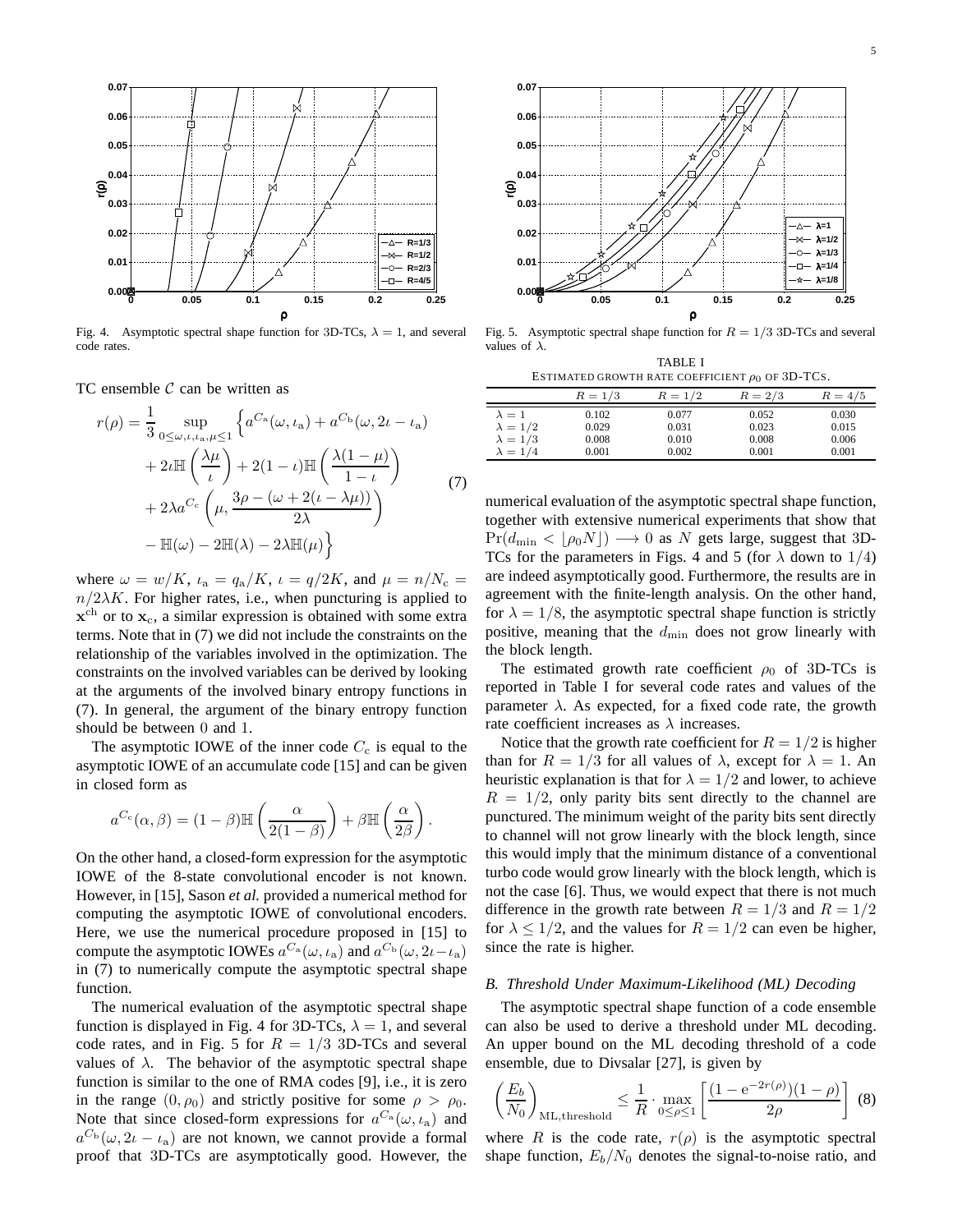TABLE II UPPER BOUNDS ON THE ML DECODING THRESHOLD OF 3D-TCS BASED ON DIVSALAR'S BOUND IN [27].

|                 | ON DIVSALAR S BOUND IN $\lfloor 27 \rfloor$ . |            |            |            |  |  |  |  |  |  |
|-----------------|-----------------------------------------------|------------|------------|------------|--|--|--|--|--|--|
|                 | $R = 1/3$                                     | $R = 1/2$  | $R = 2/3$  | $R = 4/5$  |  |  |  |  |  |  |
| Capacity        | $-0.495$ dB                                   | $0.187$ dB | $1.059$ dB | $2.040$ dB |  |  |  |  |  |  |
| $\lambda = 1$   | $-0.440$ dB                                   | $0.319$ dB | $1.325$ dB | 2.475 dB   |  |  |  |  |  |  |
| $\lambda = 1/2$ | $-0.352$ dB                                   | $0.400$ dB | 1.358 dB   | $2.485$ dB |  |  |  |  |  |  |
| $\lambda = 1/3$ | $-0.272$ dB                                   | $0.514$ dB | 1.452 dB   | $2.509$ dB |  |  |  |  |  |  |
| $\lambda = 1/4$ | $-0.211$ dB                                   | $0.605$ dB | $1.668$ dB | $2.553$ dB |  |  |  |  |  |  |

 $(E_b/N_0)_{ML,\text{threshold}}$  is the ML decoding threshold. We computed the upper bound on the ML decoding threshold in (8) numerically for 3D-TC ensembles for several values of  $\lambda$  and code rates. The results are given in Table II. For comparison purposes, we also report in the table the binary-input AWGN Shannon limit. For  $\lambda = 1$  and  $R = 1/3$ , the ML decoding threshold is very close to the capacity limit, while the gap to capacity generally increases with the code rate. Also, note that similarly to the growth rate coefficient, the upper bounds on the ML decoding threshold decrease as the value of  $\lambda$ increases. In Section VII, we will compare these upper bounds on the ML decoding threshold to iterative decoding thresholds computed from an EXIT chart analysis.

## V. QPPS OVER INTEGER RINGS

In the previous sections we analyzed the minimum distance properties of 3D-TC ensembles (generated by varying Π and  $\Pi_c$  over all possible permutations) and showed numerically that their  $d_{\min}$  grows linearly with block length for certain values of  $\lambda$ . In the following, we consider the minimum distance properties of 3D-TCs with designed interleavers. In particular, we consider QPP interleavers. In this section, we establish notation and restate the criterion for existence of QPPs over integer rings. The interested reader is referred to [19, 28] for further details.

*Definition 1:* Given an integer  $M \geq 2$ , a polynomial  $f(x) = f_1x + f_2x^2 \pmod{M}$ , where  $f_1$  and  $f_2$  are nonnegative integers, is said to be a QPP over the ring of integers  $\mathbb{Z}_M$  when  $f(x)$  permutes  $\{0, 1, 2, \ldots, M-1\}.$ 

In this paper, let the set of primes be  $\mathcal{P} = \{2, 3, 5, 7, \ldots\}.$ Then an integer M can be factored as  $M = \prod_{p \in \mathcal{P}} p^{n_{M,p}}$ , where  $n_{M,p} \geq 1$  for a finite number of p's and  $n_{M,p} = 0$ otherwise. For example, if  $M = 3888 = 2^4 \times 3^5$  we have  $n_{3888,2} = 4$  and  $n_{3888,3} = 5$ . For a quadratic polynomial  $f(x) = f_1x + f_2x^2 \pmod{M}$ , we will abuse the previous notation by writing  $f_2 = \prod_{p \in \mathcal{P}} p^{n_{F,p}}$ , i.e., the exponents of the prime factors of  $f_2$  will be written as  $n_{F,p}$  instead of the more cumbersome  $n_{f_2,p}$  because we are interested in the factorization of  $f_2$ .

Let us denote a divides b by a|b and by  $a \nmid b$  otherwise. The greatest common divisor of  $a$  and  $b$  is denoted by  $gcd(a, b)$  and the least common multiple of a and b is denoted by  $lcm(a, b)$ . The necessary and sufficient condition for a quadratic polynomial  $f(x)$  to be a PP is given below.

*Proposition 1 ([19, 28]):* Let  $M = \prod_{p \in \mathcal{P}} p^{n_{M,p}}$ . The necessary and sufficient condition for a quadratic polynomial  $f(x) = f_1x + f_2x^2 \pmod{M}$  to be a PP can be divided into two cases.

- 1) Either  $2 \nmid M$  or  $4 \mid M$  (i.e.,  $n_{M,2} \neq 1$ )  $gcd(f_1, M) = 1$  and  $f_2 = \prod_{p \in \mathcal{P}} p^{n_{F,p}}, n_{F,p} \ge 1, \forall p$ such that  $n_{M,p} \geq 1$ .
- 2) 2|M and  $4 \nmid M$  (i.e.,  $n_{M,2} = 1$ )  $f_1 + f_2$  is odd,  $gcd(f_1, \frac{M}{2})$ <br>  $\prod_{p \in \mathcal{P}} p^{n_{F,p}}, n_{F,p} \geq 1, \forall p$  $) = 1$ , and  $f_2 =$  $p \in \mathcal{P}^{n_{F,p}}, n_{F,p} \geq 1$ ,  $\forall p$  such that  $p \neq 2$  and  $n_{M,n} \geq 1$ .

For example, if  $M = 256$ , then we determine from case 1) of Proposition 1 that  $f_1 \in \{1, 3, 5, \ldots, 255\}$  (set of numbers relatively prime to M) and  $f_2 \in \{2, 4, 6, \ldots, 254\}$  (set of numbers that contain 2 as a factor). This gives us  $128 \times 127 =$ 16256 possible pairs of coefficients  $f_1$  and  $f_2$  that make  $f(x)$ a PP.

Finally, we remark that some QPPs have a quadratic inverse, i.e., the inverse permutation can also be generated by a QPP. We will not state the exact conditions here, but refer the interested reader to [28] for further details.

## *A. Quasi-Cyclic Property of* 3*D-TCs Using QPPs*

Assume tailbiting termination of the upper and lower constituent encoders and of the encoder in the patch of the 3D-TC. Furthermore,  $1/\lambda$  is assumed to be a divisor of K, the length of the interleaver  $\Pi$ , and the puncturing pattern p is assumed to be regular, i.e.,  $\mathbf{p} = [1100 \cdots 00]$ .

*Lemma 1:* The 3D-TC is quasi-cyclic with period p, where

$$
p = l \cdot \text{lcm}(K/\gcd(2f_2, K), 1/\lambda, K/\gcd(2\tilde{f}_2, N_c)),
$$

 $f(x) = f_1x + f_2x^2 \pmod{K}$  and  $\tilde{f}(x) = \tilde{f}_1x + \tilde{f}_2x^2$ (mod  $N_c$ ) generate the turbo code interleaver and the permutation in the patch, respectively, and  $N_c$  is the input length to the patch, as defined in Section II. Furthermore,  $l$  is the smallest positive integer solution to the quadratic congruence

$$
2\lambda \tilde{p}((f_1 - 1)l + f_2 \tilde{p}l^2) \equiv 0 \pmod{N_c} \tag{9}
$$

where  $\tilde{p} = p/l$ .

*Proof:* Let u denote an input sequence to a 3D-TC, let i,  $0 \leq i \leq K$ , denote an arbitrary position in **u**, and let  $\vec{u}$  denote a quasi-cyclic shift of period p of u. Now, the position  $i + p$ (mod K) in  $\vec{u}$  is interleaved to  $f(i+p) = f(i) + f(p) + 2f_2ip$  $\pmod{K}$ . Furthermore, to make the difference between the interleaved positions  $f(i + p)$  and  $f(i)$  independent of i, or equivalently,  $x_b(\vec{u})$  a quasi-cyclic shift of  $x_b(u)$ , we require that  $2f_2p \equiv 0 \pmod{K}$ , i.e.,  $p = l \cdot K/\gcd(2f_2, K)$ , for some positive integer l. Also, to make  $\mathbf{x}^{\text{p}}(\overrightarrow{\mathbf{u}})$  a quasi-cyclic shift of  $\mathbf{x}^{\mathrm{p}}(\mathbf{u})$ , both  $2\lambda(f(p) - p) \equiv 0 \pmod{N_c}$  (which gives (9)) and  $(1/\lambda)|p$  must hold. Finally, to make  $\mathbf{x}_c(\vec{\mathbf{u}})$ a quasi-cyclic shift of  $x_c(u)$ ,  $2\lambda p$  needs to be a multiple of  $N_c/\gcd(2f_2, N_c)$ , or equivalently, p needs to be a multiple of  $K/\gcd(2\tilde{f}_2, N_c)$ , since  $\mathbf{x}^{\mathrm{p}}(\vec{\mathbf{u}})$  is a quasi-cyclic shift of  $\mathbf{x}^{\mathrm{p}}(\mathbf{u})$ of period  $2\lambda p$ , and the result follows. Г

Without the patch, the conventional binary turbo code is quasi-cyclic with period  $K/\text{gcd}(2f_2, K)$ . We remark that a similar result will hold for 3D double-binary turbo codes [3] with *symbol interleaving* based on QPPs.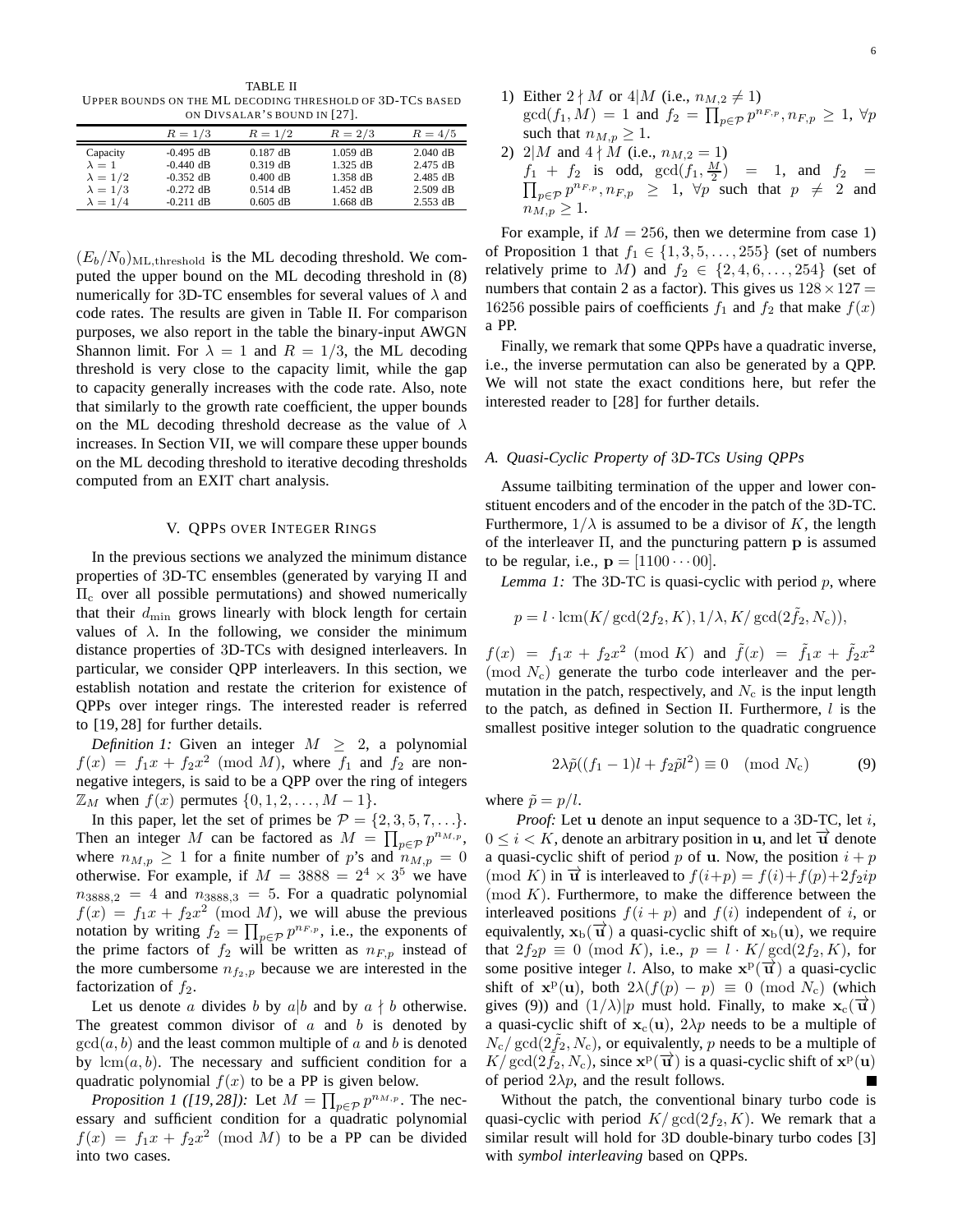## VI. UPPER BOUNDS ON  $d_{\min}$  with QPPS with a QUADRATIC INVERSE

In this section, we present upper bounds on  $d_{\min}$  with QPPs with a quadratic inverse.

First, we state a general result from [29] on the minimum distance of a conventional binary turbo code with QPP interleavers. We assume tailbiting termination of the upper and lower constituent encoders.

*Theorem 1 ([29]):* The minimum distance of a conventional binary turbo code (of nominal rate  $1/3$ ) using primitive feedback and monic feedforward polynomials of degree  $\nu$ and QPPs with a quadratic inverse, is upper-bounded by  $2(2^{\nu+1}+9)$ .

We remark that Theorem 1 applies for all interleaver lengths  $K$  and is achievable for a range of  $K$ -values [29]. The bound of Theorem 1 is due to an input-weight 6 codeword containing 3 input-weight 2 fundamental paths, or error events, in both the upper and lower constituent codewords. Also, the upper bound of Theorem 1 can be shown to hold with dual termination [30] as well, i.e., the upper and lower constituent encoders are forced to begin and end in the zero state, when  $K \ge 2^{\nu+3} - 7$ [29].

## *A. Upper Bounds on* dmin *With QPPs With a Quadratic Inverse for the* 3*D-TC With Any Patch*

In this subsection, we consider the binary 3D-TC of Fig. 1 with any given patch and such that  $4|(1/\lambda)|K$  and with regular puncturing pattern  $p = [1100 \cdots 00]$ . Note that it may be possible to derive bounds for other values of  $\lambda$  using a similar procedure as the one outlined below. Also, we remark that the bounds here can be generalized to 3D-TCs with lower and upper constituent encoders other than the 8-state constituent encoder with feedforward polynomial  $1+D+D^3$  and feedback polynomial  $1 + D^2 + D^3$ . However, in this work, we will constrain the analysis to this 8-state encoder and to the case when  $4|(1/\lambda)|K$ . On the other hand, we do not consider a specific encoder for  $C_c$ . In fact, in the analysis below, the only condition we require is that the encoder of the patch maps the all-zero sequence to the all-zero sequence. Also, we assume tailbiting termination of the upper and lower constituent encoders. Note that the termination method of the encoder in the patch is not an issue here.

The upper bounds in this section are based on certain critical codewords that always occur for some specific lengths for any QPP interleaver (with a quadratic inverse) for the conventional binary turbo code. To find these critical codewords, we have used the following strategy.

- First select a particular interleaver length  $K$  and perform a random search for good pairs of QPPs using the triple impulse method [17] to estimate the  $d_{\min}$  of the 3D-TC.
- Low-weight codewords identified by the triple impulse method are added to a list of codewords. Within this list of codewords, there are often codewords that give an allzero input sequence into the patch, and it is sometimes possible to identify among these codewords certain types of codewords that occur repeatedly.

This is how we have found the critical codewords depicted in Figs. 10, 11, and 12 in Appendices A and B. These critical codewords give the following two theorems, where  $f(x) =$  $f_1x + f_2x^2 \pmod{K}$  is the QPP that generates the interleaver of the outer turbo code and  $g(x) = g_1 x + g_2 x^2 \pmod{K}$  is its inverse.

*Theorem 2:* The minimum distance of a binary 3D-TC with feedforward polynomial  $1 + D + D<sup>3</sup>$  and feedback polynomial  $1 + D^2 + D^3$  for the upper and lower constituent encoders and with QPP interleavers with a quadratic inverse, is upperbounded by  $67$  when 1) the interleaver length  $K$  satisfies the conditions

$$
n_{K,p} \leq \begin{cases} 7, & \text{if } p = 2\\ 1, & \text{otherwise,} \end{cases}
$$
 (10)

2) the encoder in the patch maps the all-zero sequence to the all-zero sequence, and 3)  $4|(1/\lambda)|K$ .

*Proof:* See Appendix A.

For example,  $K = 1504$  and 640 satisfy the inequality in (10), since  $1504 = 2^5 \times 47$  and  $640 = 2^7 \times 5$ .

*Theorem 3:* The minimum distance of a binary 3D-TC with feedforward polynomial  $1 + D + D<sup>3</sup>$  and feedback polynomial  $1 + D^2 + D^3$  for the upper and lower constituent encoders and with QPP interleavers with a quadratic inverse, is upperbounded by 27 (resp. 54) when 1)  $2g_2 \equiv 0 \pmod{K}$  (resp.  $4g_2 \equiv 0 \pmod{K}$ , 2) the encoder in the patch maps the all-zero sequence to the all-zero sequence, and 3)  $4|(1/\lambda)|K$ .

*Proof:* See Appendix B.

We remark that Theorem 3 can be formulated with the conditions  $2f_2 \equiv 0 \pmod{K}$  and  $4f_2 \equiv 0 \pmod{K}$  instead of the conditions  $2g_2 \equiv 0 \pmod{K}$  and  $4g_2 \equiv 0 \pmod{K}$ due to symmetry. Note that the condition  $2g_2 \equiv 0 \pmod{K}$ is equivalent to the fact that the QPP  $g(x) = g_1x + g_2x^2$  $p(\mod K)$  is indeed a linear PP, i.e., the same permutation is generated by a linear PP.

*Lemma 2:* If  $K > 32$ , then the upper bound on the  $d_{\text{min}}$  of 67 in Theorem 2 holds with dual termination as well.

*Proof:* See Appendix C.

We remark that a lower bound on  $K$  can be derived, in a similar fashion, to make the upper bounds on the  $d_{\min}$  in Theorem 3 hold with dual termination as well. We omit the details for brevity.

Finally, note that in principle it is possible to derive bounds for other values of  $\lambda$  and when puncturing is applied using the procedure above, both for binary and double-binary codes.

## VII. EXIT CHART ANALYSIS

In this section, we estimate the convergence thresholds of 3D-TCs through an EXIT chart analysis [31] on the AWGN channel using regular puncturing patterns p. Also, higher code rates are obtained by randomly puncturing nonsystematic bits according to the puncturing strategy in Section II.

The EXIT charts of two 3D-TCs, with parameters  $\lambda = 1/2$ ,  $R = 1/3$ , and  $\lambda = 1/4$ ,  $R = 2/3$ , at an  $E_b/N_0$  of  $\gamma = 0.55$ dB and  $\gamma = 1.72$  dB, respectively, are depicted in Fig. 6. The solid curves are the EXIT curves of the outer turbo code, while the dashed curves are the EXIT curves of the inner encoder. In both cases a tunnel between the two EXIT curves is observed,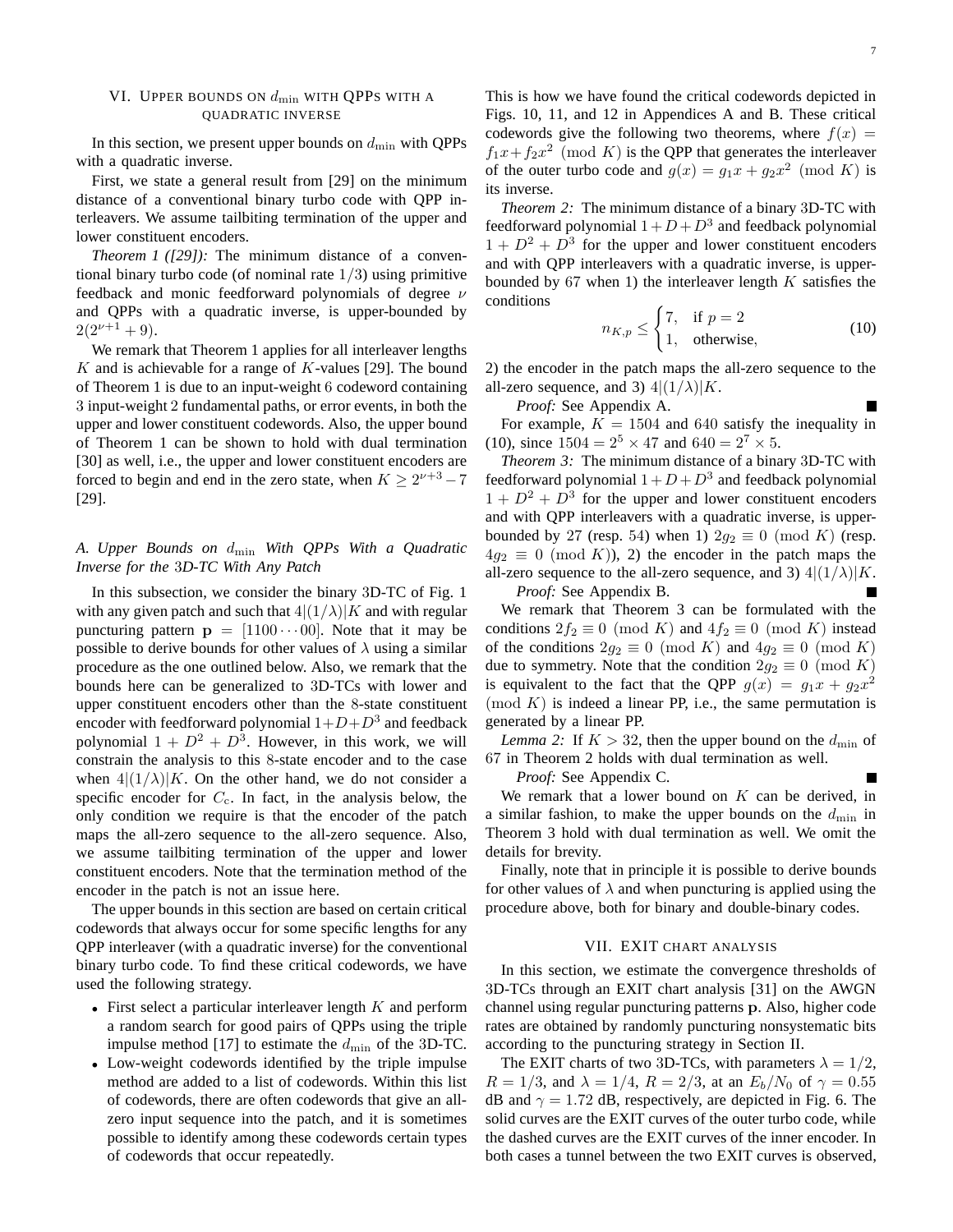

Fig. 6. EXIT charts of  $\lambda = 1/2$ ,  $R = 1/3$ , 3D-TC ( $\gamma = 0.55$  dB) and of  $\lambda = 1/4$ ,  $R = 2/3$ , 3D-TC ( $\gamma = 1.72$  dB). The dashed curves are the EXIT curves of the inner encoder, while the solid curves are the EXIT curves of the outer turbo code.

TABLE III CONVERGENCE THRESHOLDS OF 3D-TCS.

|                 | $R = 1/3$  | $R = 1/2$         | $R = 2/3$ | $R = 4/5$ |
|-----------------|------------|-------------------|-----------|-----------|
| $\lambda = 1$   | $1.26$ dB  | $2.00$ dB         | $2.99$ dB | $4.14$ dB |
| $\lambda = 1/2$ | $0.52$ dB  | $1.24$ dB         | $2.23$ dB | 3.39 dB   |
| $\lambda = 1/3$ | $0.30$ dB  | $1.00 \text{ dB}$ | $1.88$ dB | $3.00$ dB |
| $\lambda = 1/4$ | $0.20$ dB  | $0.85$ dB         | $1.68$ dB | $2.79$ dB |
| $\lambda = 0$   | $-0.05$ dB | $0.62$ dB         | $1.53$ dB | $2.46$ dB |

meaning that convergence is possible at this  $E_b/N_0$ . Note that both EXIT functions of the inner code and the outer turbo code depend on the  $E_b/N_0$ . For each pair of curves, a vertical step between the lower curve (i.e., the EXIT curve of the turbo code) and the upper curve (i.e., the EXIT curve of the inner code) represents a single activation of decoder  $C_c^{-1}$ , while a horizontal step between the upper curve and the lower curve represents an unspecified number of activations of decoders  $C_a^{-1}$  and  $C_b^{-1}$  until nothing more can be gained. For  $\lambda = 1/2$ ,  $R = 1/3$ , the tunnel between the two curves opens at  $\gamma = 0.52$ dB, predicting a convergence threshold around this value. For  $\lambda = 1/4$ ,  $R = 2/3$ , the tunnel opens at  $\gamma = 1.68$  dB. The convergence thresholds of 3D-TCs are given in Table III for several code rates and values of  $\lambda$ . The convergence thresholds were computed assuming a block length  $K = 10^6$  bits<sup>1</sup>. For a given code rate, the best convergence threshold is achieved by the fully parallel concatenated code ( $\lambda = 0$ ), while increasing  $\lambda$  leads to poorer thresholds. On the other hand, in terms of  $d_{\min}$ , the behavior is the opposite, i.e., larger minimum distances are obtained by increasing  $\lambda$ . This suggests that there is a trade-off between iterative convergence threshold and  $d_{\min}$ growth rate.

It is interesting to note that the iterative decoding thresholds get worse for increasing values of  $\lambda$ , while the upper bounds on the ML decoding threshold (see Table II) improve. This behavior can be explained from the fact that the latter depends on the code while the former depends also on the decoding algorithm. The sub-optimality of the iterative decoding algorithm is expected to be higher when the contribution of the patch is higher (i.e., for increasing values of  $\lambda$ ), which explains the results in Table III compared to the upper bounds on the ML decoding threshold in Table II.

## VIII. NUMERICAL RESULTS

In this section, we present some numerical results from a random search for pairs of QPPs with  $\lambda = 1/4$  and with regular puncturing pattern  $p = [11000000]$ , which give good estimated minimum distance for the binary rate-1/3 3D-TC. As shown above,  $\lambda = 1/4$  is a good compromise between minimum distance and convergence threshold. To estimate the minimum distance, we used the triple impulse method [17]. Also, to speed up the search, we limited the search space through the conditions  $2^{l} f_2 \not\equiv 0 \pmod{K}$ ,  $l = 2$  and 4, whenever appropriate. The rationale behind the condition  $16f_2 \not\equiv 0 \pmod{K}$  can be found in the proof of Theorem 2 in Appendix A. In the search, all three constituent encoders were forced to begin and end in the zero state. The results, for some specific lengths and rates (high rates are obtained by puncturing nonsystematic bits, as explained in Section II), are tabulated in Table IV. For each code rate, the minimum distances of the 3D-TCs, estimated using the triple impulse method, are denoted by  $\hat{d}_{\min}^{(R)}$ , where R is the code rate. For comparison purposes, we have also tabulated the probabilistic lower bound on the  $d_{\min}$  from (4) with  $\epsilon = 0.5$ , denoted by  $d_{\min, \text{LB}}^{(R)}$ , using random puncturing patterns.

For rate  $1/3$ , the results are reported in column 7 in Table IV. The  $K$ -values in bold indicate lengths where the upper bound in Theorem 2 appears to be tight. In the table, we also report (in column 8) the probabilistic lower bound on the  $d_{\min}$  from (4), and the optimum  $d_{\min}$  (in column 15) for a conventional rate-1/3 binary turbo code with a QPP interleaver, denoted by  $d_{\min}^{\text{TC},(1/3)}$ . As expected, the designed QPP interleavers improve the  $d_{\min}$  significantly with respect to the probabilistic lower bound. Moreover, the 3D-TCs achieve much higher minimum distances than the best conventional turbo codes. Therefore, they are expected to exhibit much lower error floors.

The results for rates  $1/2$ ,  $2/3$ , and  $4/5$  are tabulated in columns 9, 11, and 13 in Table IV, respectively. Specific periodic puncturing patterns have been found by computer search, following the puncturing strategy in Section II. In more detail, for rates less than  $2/3$ , only bits from  $\mathbf{x}^{\mathrm{ch}}$  are punctured. In particular, for rate  $R = 2/3$ , all bits from  $\mathbf{x}^{\text{ch}}$  are punctured. For rates larger than  $2/3$ , all bits from  $x<sup>ch</sup>$  and some bits from  $x_c$  are punctured.

In the computer search, both error rate performance in the error floor region (i.e., the minimum distance) and the waterfall region have been considered. Performance in the waterfall region is particularly important for rate 4/5, since some

<sup>&</sup>lt;sup>1</sup>We remark that the thresholds in Table III are slightly different from the thresholds in Table II in [32]. This is due to the fact that the thresholds in [32] were computed using a shorter block length.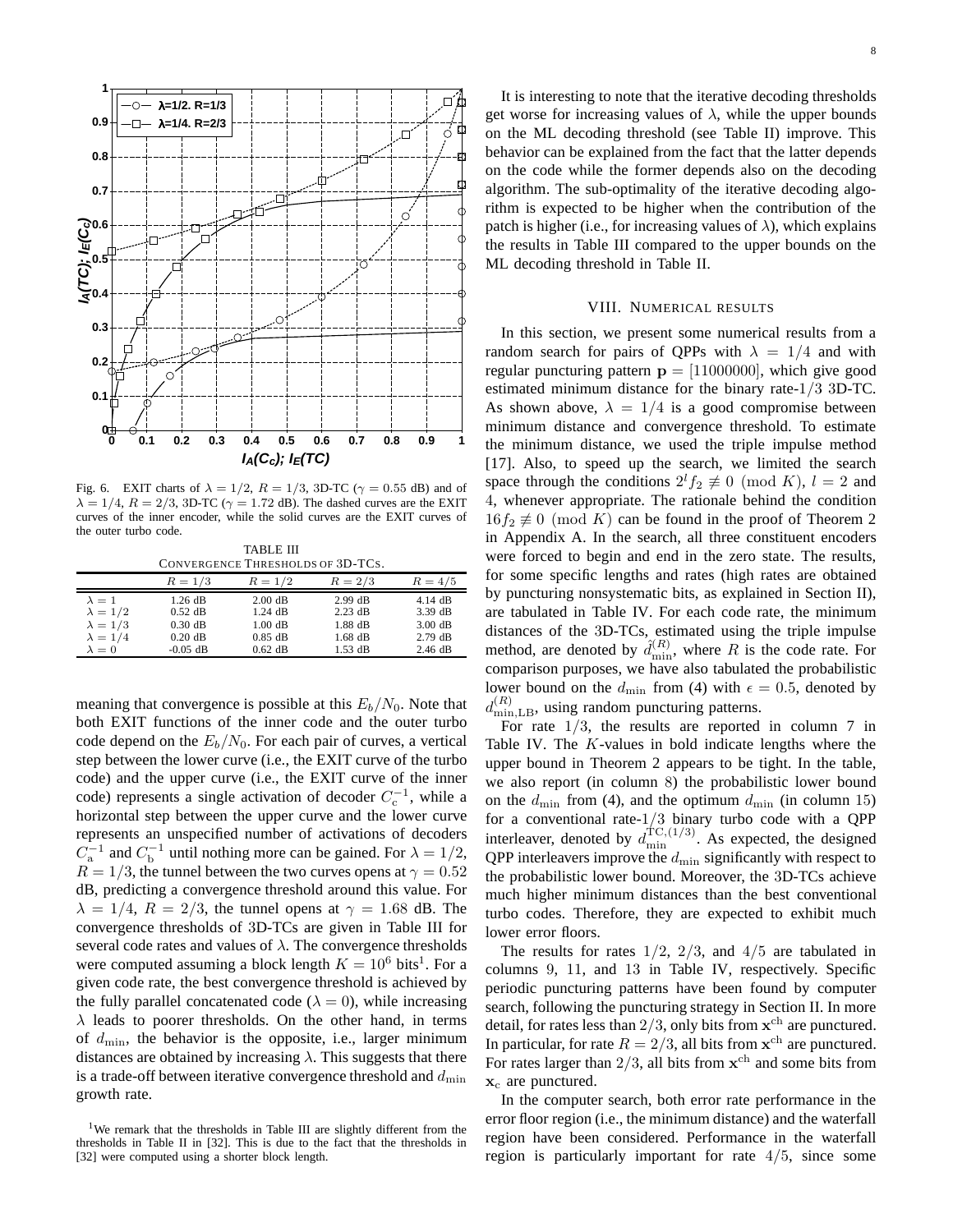TABLE IV

RESULTS FROM A RANDOM SEARCH FOR PAIRS OF QPPS WITH  $\lambda = 1/4$ , BOTH WITH A QUADRATIC INVERSE, IN WHICH THE FIRST QPP  $f(x)$ GENERATES THE TURBO CODE INTERLEAVER AND THE SECOND OPP  $f(x)$  generates the permutation in the patch. Higher rates are obtained BY PUNCTURING THE NONSYSTEMATIC BITS USING OPTIMIZED (BY COMPUTER SEARCH) PERIODIC PUNCTURING PATTERNS.

| К    |     | $_{12}$ | $N_{\rm c}$ | t1  | Ť2  | $\hat{y}(1/3)$<br>$u_{\min}$ | $a_{\text{min,LB}}$ | $\hat{\jmath}(1)$<br>(2)<br>$a_{\min}$ | 7 ( + )<br>$a_{\min, \text{LB}}$ | $\hat{\gamma}(2/3)$<br>$a_{\min}$ | (2/3)<br>$a_{\min, \text{LB}}$ | $\frac{2}{4}$ (4/5)<br>$d_{\min}$ | (4/5)<br>$d_{\min, \text{LB}}^{\left(\gamma, \gamma\right)}$ | $T_{J}C_{2}(1/3)$<br>$u_{\min}$ |
|------|-----|---------|-------------|-----|-----|------------------------------|---------------------|----------------------------------------|----------------------------------|-----------------------------------|--------------------------------|-----------------------------------|--------------------------------------------------------------|---------------------------------|
| 512  | 175 | 192     | 256         | 15  | 192 | 67                           | 33                  | 38                                     | 19                               | 17                                |                                | 15                                |                                                              | 38 [20]                         |
| 640  | 631 | 40      | 320         | 21  | 180 | 67                           | 36                  | 41                                     | 21                               | 17                                | 12                             | 16                                | 8                                                            | 39 [29]                         |
| 768  | 613 | 24      | 384         | 73  | 216 | 79                           | 39                  | 42                                     | 24                               | 22                                | 14                             | 17                                | 9                                                            | 39 [29]                         |
| 1024 | 465 | 224     | 512         | 157 | 160 | 93                           | 45                  | 54                                     | 28                               | 23                                | 17                             | 22                                | 11                                                           | 45 [20]                         |
| 1504 | 299 | 188     | 752         | 147 | 282 | 67                           | 57                  | 41                                     | 36                               | 17                                | 22                             | 16                                | 15                                                           | 50 [29]                         |
| 2048 | 673 | 448     | 1024        | 71  | 192 | 147                          | 69                  | 110                                    | 45                               | 64                                | 29                             | 40                                | 19                                                           | 50 [29]                         |

puncturing patterns show very poor error rate performance. In fact, some puncturing patterns do not give a distinguishable waterfall region at all. This is the case for 54 of the 70 puncturing patterns of period  $8$  for  $x_c$ . In more detail, for rate  $1/2$ , we have looked at all 15 ( $\binom{6}{2}$ ) periodic puncturing patterns of period 6 for  $\mathbf{x}_a^{\text{ch}}$  and  $\mathbf{x}_b^{\text{ch}}$ , and all their combinations, i.e., we have looked at  $15 \times 15 = 225$  periodic puncturing patterns of period 12 for  $x^{ch}$ . For rate  $2/3$ , according to the puncturing strategy above, there is only one puncturing pattern to check, and finally, for rate  $4/5$ , we have looked at all 70  $\binom{8}{4}$  periodic puncturing patterns of period 8 for  $x_c$ . In the computer search, for each candidate puncturing pattern, an upper bound on the  $d_{\min}$  was computed using the triple impulse method, which generated an ordered list (the candidates were ordered according to the computed upper bound on the  $d_{\min}$ ) of puncturing patterns. Also, to speed up the search, candidates where rejected if a codeword of weight less than some *running*  $d_{\min}$  value was found. Finally, an estimate of the  $d_{\text{min}}$  of the best candidates in the ordered list, in the order of the list, was computed using a *stronger* version of the triple impulse method. By a stronger version of the triple impulse method we mean an impulse method where the impulse ranges have been extended quite a bit. The actual fine-tuning of the impulse ranges has been done based on experimental results and running time considerations. For rate 4/5, an initial filtering of the candidate puncturing patterns based on convergence can also be done.

For comparison purposes, we report, in columns 10, 12, and 14 in Table IV, the probabilistic lower bound (with  $\epsilon = 0.5$ ) on the  $d_{\text{min}}$  from (4) using random puncturing patterns for rates  $1/2$ ,  $2/3$ , and  $4/5$ , respectively. Note that the designed QPP interleavers improve the  $d_{\min}$  with respect to the probabilistic lower bound, even for high rates, except for  $K = 1504$  and rate  $2/3$ . However,  $K = 1504$  is indicated in bold in Table IV, which means that the upper bound in Theorem 2 applies. Thus, this is not a good value for  $K$  with QPP interleavers, and should therefore be avoided.

## *A. Simulation Results*

In Fig. 7, we give FER curves on the AWGN channel of a nominal rate-1/3 binary 3D-TC with  $K = 1024$  and 2048. The turbo code interleavers were generated by the QPPs  $f(x) = 465x + 224x^2 \pmod{1024}$  and  $f(x) = 673x + 448x^2$ 



Fig. 7. *Comparison of FER performance of iterative decoding of conventional turbo codes and binary* 3*D-TCs. The nominal code rate is* 1/3*.*

(mod 2048), and the permutations in the patch were generated by the QPPs  $\tilde{f}(x) = 157x + 160x^2 \pmod{512}$  and  $\tilde{f}(x) = 71x + 192x^2 \pmod{1024}$ , for  $K = 1024$  and 2048, respectively (see Table IV). In the simulation, we used  $\lambda = 1/4$  and a maximum of 16 iterations. The actual code rate is  $(K - 2\nu - \tilde{\nu})/3K$  due to trellis termination, where  $\nu$  is the constraint length of the upper and lower constituent encoders and  $\tilde{\nu}$  is the constraint length of the third encoder in the patch. Furthermore, to simplify the decoders, the max-log approximation with scaling of the extrinsic values was used within the Bahl-Cocke-Jelinek-Raviv (BCJR) algorithm. For comparison purposes, the performance of conventional binary turbo codes with input length  $K = 1024$  and 2048, and with rate  $(K-2\nu)/3K$  (due to dual termination), is also given in the figure. The turbo code interleaver for  $K = 2048$  was generated by the QPP  $f(x) = 21x + 128x^2 \pmod{2048}$ , which gives the optimum (the upper bound in Theorem 1 is achieved) minimum distance of 50 [29], and the same maximum number of decoding iterations was used. For  $K = 1024$ , the turbo code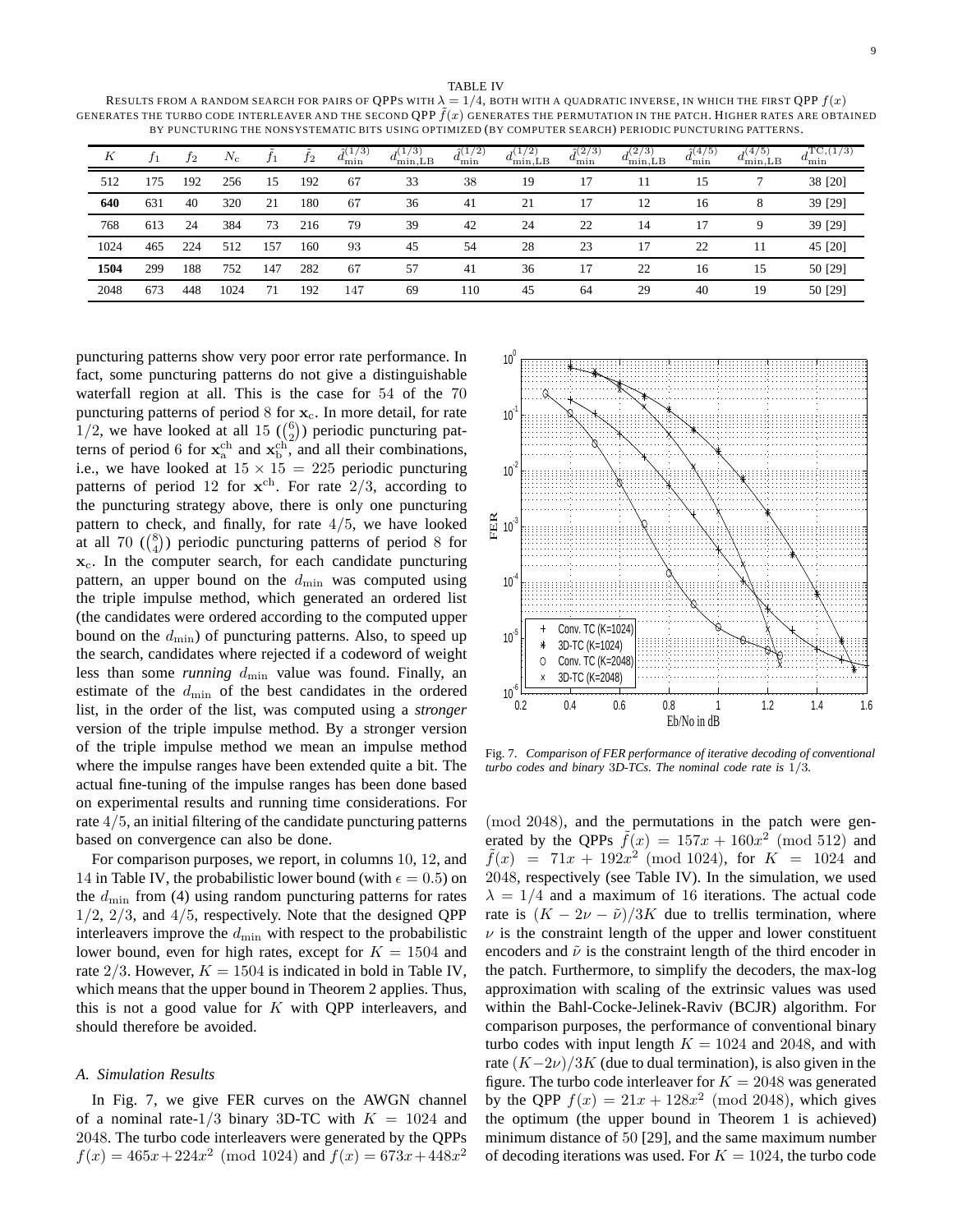

Fig. 8. *Comparison of FER performance of iterative decoding of conventional turbo codes and binary* 3*D-TCs. The nominal code rate is* 1/2*.*



Fig. 9. *Comparison of FER performance of iterative decoding of conventional turbo codes and binary* 3*D-TCs. The nominal code rate is* 4/5*.*

interleaver was generated by the QPP  $f(x) = 245x + 448x^2$ (mod 1024), which is a  $d_{\min}$ -optimum QPP interleaver giving a  $d_{\text{min}}$  of 45 [29]. As can be seen from Fig. 7, there is a performance loss of about 0.3 dB in the waterfall region for the 3D-TC compared to the conventional turbo code. This loss in performance is consistent with the EXIT chart analysis of the previous section (see Table III). However, for very low error rates, the performance of the 3D-TC will clearly be superior to the performance of the conventional turbo code, due to a much larger  $d_{\min}$ .

In Figs. 8 and 9, we give the FER performance of the 3D-TCs from Fig. 7 with different puncturing patterns. For comparison purposes, the performance of the conventional binary turbo codes from Fig. 7 with different puncturing patterns is also plotted. The nominal code rate of the codes in Fig. 8 is  $1/2$ , while the nominal code rate of the codes in Fig. 9 is 4/5. In both cases, optimized puncturing patterns (the puncturing patterns used to produce the entries in Table IV) were used in the simulations of the 3D-TCs. Thus, the 3D-TCs in Fig. 8 have estimated minimum distances of 54 and 110 for  $K = 1024$  and 2048, respectively. In Fig. 9, the 3D-TCs have estimated minimum distances of 22 and 40 for  $K = 1024$  and 2048, respectively. Also, for a fair comparison, the puncturing patterns for the conventional binary turbo codes were optimized as well, using the same interleavers as for the rate-1/3 mother codes, which were optimized through a QPP interleaver search, giving the minimum distance values in column 15 of Table IV. In fact, the conventional binary turbo codes in Fig. 8 have minimum distances of 24 and 25 for  $K = 1024$  and 2048, respectively. In Fig. 9, the conventional binary turbo codes have minimum distances of 8 and 9 for  $K = 1024$  and 2048, respectively. From the figures, we observe no error floor down to a FER of about  $10^{-6}$  for the 3D-TCs. Also, as expected, there is a loss in performance in the waterfall region with respect to conventional binary turbo codes. However, for low error rates, the performance of the 3D-TCs will clearly be superior to the performance of the conventional binary turbo codes for both rates. The conventional turbo code shows a flattening between a FER of  $10^{-4} - 10^{-5}$  and  $10^{-3} - 10^{-4}$  for  $R = 1/2$  and  $4/5$ , respectively, while significantly lower error floors are expected for the 3D-TC due to its better minimum distance.

## IX. CONCLUSION AND FUTURE WORK

In this work, we presented a finite-length and an asymptotic minimum distance analysis of 3D-TCs with binary constituent encoders. By using a numerical procedure, recently proposed by Sason *et al.*, to compute the asymptotic IOWE of convolutional encoders, we numerically evaluated the asymptotic spectral shape function of 3D-TCs and showed (numerically) that for certain parameters, the 3D-TC ensemble is asymptotically good, in the sense that its typical minimum distance asymptotically grows linearly with the block length. The results were supported by the finite-length analysis. Higher rates obtained through random puncturing were also considered. In the second part of the paper, designed QPP interleavers were considered. In particular, we derived some useful upper bounds on the  $d_{\min}$  when using this type of interleaver with a quadratic inverse. A random search for pairs of QPPs for use in the 3D-TC was performed, and the best codes (in terms of estimated minimum distance) were compared to a probabilistic lower bound on the  $d_{\min}$ . Higher rates were obtained through specific optimized (by computer search) periodic puncturing patterns. This comparison showed that the use of designed QPP interleavers can improve the minimum distance significantly. Finally, an EXIT chart analysis was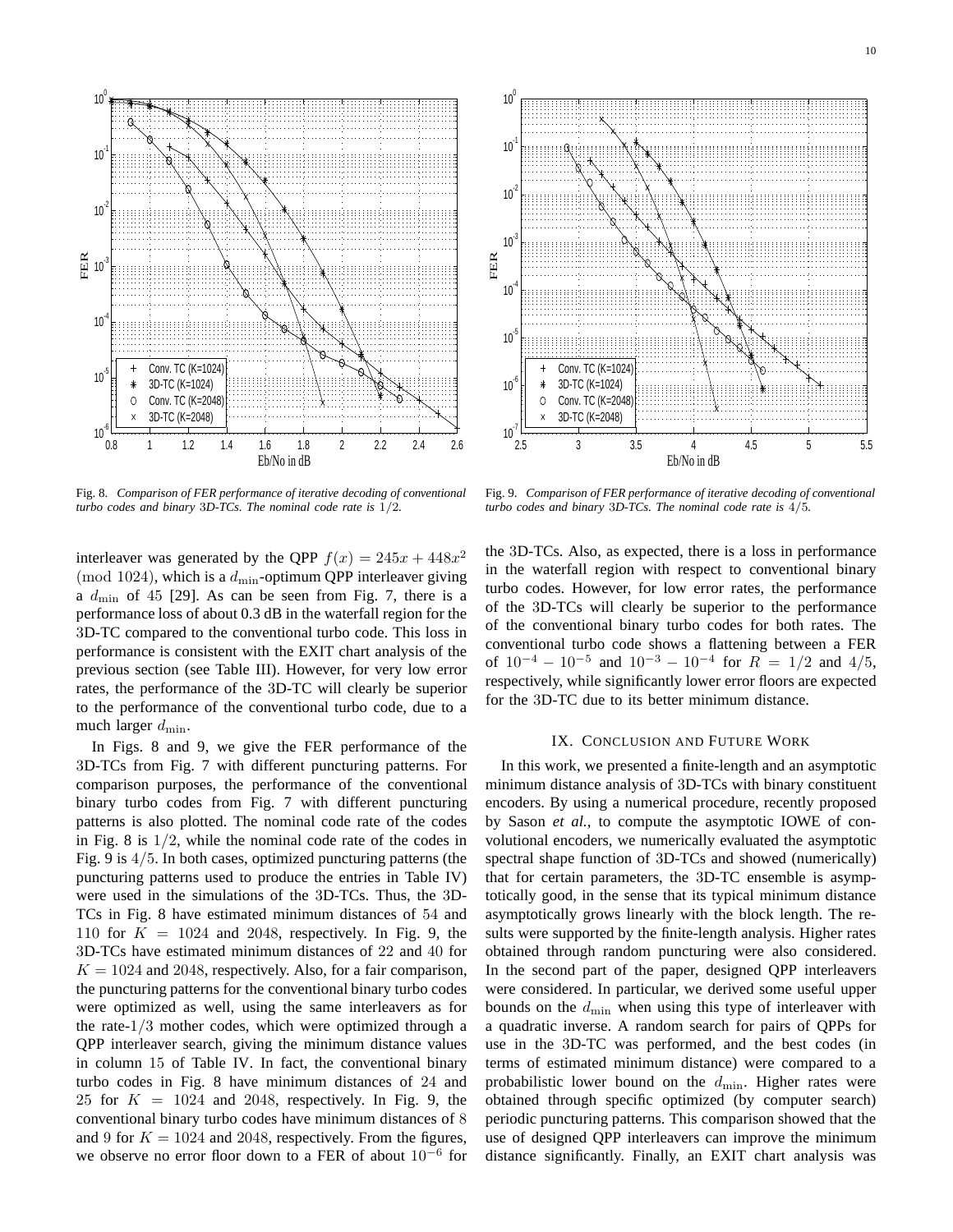

Fig. 10. An input-weight 16 critical codeword with QPP interleavers with a quadratic inverse for a conventional binary turbo code without the patch.

conducted, iterative decoding thresholds and upper bounds on the ML decoding threshold were computed, and some simulation results were presented to compare the error rate performance of the 3D-TC to that of the conventional turbo code.

An interesting topic for future work is to derive upper bounds on the  $d_{\min}$  for 3D-TCs with QPP interleavers with a quadratic inverse for other values of the interleaver length  $K$ , i.e., for interleaver lengths that do not satisfy the constraints of Theorem 2, for instance, when  $K$  is a power of two. Also, as shown by Theorem 1, there is an upper bound on the  $d_{\min}$ which is independent of the interleaver length  $K$  when using QPP interleavers with a quadratic inverse for a conventional binary turbo code. Can a similar bound be found for 3D-TCs?

## APPENDIX A PROOF OF THEOREM 2

In Fig. 10, an input-weight 16 critical codeword is shown for the conventional binary turbo code. The upper and lower constituent codewords contain 5 fundamental paths each. The interleaving of the systematic 1-positions is indicated by arrows and the 16 first letters of the English alphabet. The fundamental paths are of the following three types

1) 
$$
0 \xrightarrow{1/11} 3 \xrightarrow{1/10} 4 \xrightarrow{0/00} 2 \xrightarrow{0/00} 1 \xrightarrow{0/01} 6 \xrightarrow{1/11} 0
$$
  
\n2)  $0 \xrightarrow{1/11} 3 \xrightarrow{0/01} 7 \xrightarrow{1/10} 6 \xrightarrow{0/00} 3 \xrightarrow{0/01} 7 \xrightarrow{0/01} 5 \xrightarrow{0/01}$   
\n4  $\xrightarrow{0/00} 2 \xrightarrow{0/00} 1 \xrightarrow{0/01} 6 \xrightarrow{1/11} 0$  (11)  
\n3)  $0 \xrightarrow{1/11} 3 \xrightarrow{1/10} 4 \xrightarrow{0/00} 2 \xrightarrow{0/00} 1 \xrightarrow{1/10} 5 \xrightarrow{0/01} 4 \xrightarrow{0/00}$   
\n2  $\xrightarrow{0/00} 1 \xrightarrow{0/01} 6 \xrightarrow{1/11} 0$ 

where a state transition from state  $a$  to state  $b$  with input label x and output label  $yz$  is denoted by  $a \xrightarrow{x/yz} b$ . To be more specific, for the upper constituent codeword, the first (from the left) fundamental path is of type 3), the second is of type 1), the third is of type 2), the fourth is of type 2), and the fifth is of type 1). For the lower constituent codeword, the first fundamental path is of type 1), the second is of type 2), the third is of type 2), the fourth is of type 1), and the fifth is of type 3). The overall weight of the codeword is at most 64. It is an upper bound, since some of the fundamental paths may overlap. To make the structure in Fig. 10 an actual codeword, the following conditions must hold

a) 
$$
f(x+9) + 1 \equiv f(g(f(x+1)+1) + 8) \pmod{K}
$$

- c)  $f(x+4) + 2 \equiv f(g(f(x)+2) + 4) \pmod{K}$
- d)  $f(x+4) + 10 \equiv f(g(f(x) + 10) + 4) \pmod{K}$
- e)  $f(g(f(x+1)+1)-2)+1 \equiv f(g(f(x)+2)-1) \pmod{K}$
- f)  $f(g(f(x+1)+1)-2)+4 \equiv f(g(f(x+1)+5)-2)$  $\pmod{K}$
- g)  $f(g(f(x+1)+1)-2)+9 \equiv f(g(f(x)+10)-1)$  $\pmod{K}$

where  $x \in \mathbb{Z}_K$  is the leftmost systematic 1-position in the upper constituent codeword,  $g(x) = g_1x + g_2x^2 \pmod{K}$ is the inverse of  $f(x) = f_1x + f_2x^2 \pmod{K}$ , and  $f(x)$ is the QPP that generates the turbo code interleaver. These congruences reduce to

- a)  $16f_2g_2(1+2f(x+1))+16f_2g_1 \equiv 0 \pmod{K}$
- b)  $80f_2g_2(5+2f(x+1))+80f_2g_1 \equiv 0 \pmod{K}$
- c)  $32f_2g_2(1+f(x))+16f_2g_1 \equiv 0 \pmod{K}$
- d)  $160f_2g_2(5 + f(x)) + 80f_2g_1 \equiv 0 \pmod{K}$
- e)  $4f_2g_2(-1+2f_1+2f_2+4f_2x) \equiv 0 \pmod{K}$
- f)  $32f_2g_2(3+f(x+1))+16f_2g_1 \equiv 0 \pmod{K}$
- g)  $16f_2g_1 + 4f_2g_2(49 + 2(4f(x) f_1 f_2 2f_2x)) \equiv 0$  $\pmod{K}$

If  $27 \nmid K$ , then these congruences reduce further to

- a)  $16f_2 \equiv 0 \pmod{K}$
- b)  $80f_2 \equiv 0 \pmod{K}$
- c)  $16f_2 \equiv 0 \pmod{K}$
- d)  $80f_2 \equiv 0 \pmod{K}$
- e)  $0 \equiv 0 \pmod{K}$
- f)  $16f_2 \equiv 0 \pmod{K}$
- g)  $16f_2 \equiv 0 \pmod{K}$

since  $4f_2g_2 \equiv 0 \pmod{K}$  [28, Theorem 3.5] when  $27 \nmid K$ , and  $g_1$  is relatively prime with K, since  $4|K$ . Now, if  $16f_2 \equiv 0$  $p(\mod K)$ , then all these congruences are satisfied, from which it follows that  $n_{F,2} + 4 \ge n_{K,2}$ . Using [28, Theorem 3.6], it follows that the inequality above is true for all values of  $f_2$  if

$$
n_{K,2} \le \begin{cases} 4 + \max\left(\left\lceil \frac{n_{K,2} - 2}{2} \right\rceil, 1\right), & \text{if } n_{K,2} > 1\\ 4, & \text{if } n_{K,2} = 0, 1 \end{cases}
$$
  

$$
n_{K,3} \le \begin{cases} \max\left(\left\lceil \frac{n_{K,3} - 1}{2} \right\rceil, 1\right), & \text{if } n_{K,3} > 0\\ 0, & \text{if } n_{K,3} = 0 \end{cases}
$$
  

$$
n_{K,p} \le \left\lceil \frac{n_{K,p}}{2} \right\rceil, \quad \text{if } p \neq 2, 3
$$

which reduces to

$$
n_{K,p} \leq \begin{cases} 7, & \text{if } p = 2\\ 1, & \text{otherwise} \end{cases} \tag{12}
$$

which is one of the conditions stated in the theorem. We will now look at the first 1-position for each of the upper fundamental paths in Fig. 10. Note that since  $4|K$  (the third assumption in the theorem), we can change the order of  $p \pmod{K}$  and  $p \pmod{4}$ , i.e.,  $(x \pmod{K})$   $p \pmod{4} = x$  $p(\text{mod } 4)$  for any integer x. Thus, the 1-positions are x,  $g(f(x)+2)-1 \equiv x+2g_1-1 \pmod{4}$ ,  $g(f(x+1)+1)-2 \equiv$  $x - 1 + g_1 + g_2 + 2g_2f(x + 1) \pmod{4}$ ,  $g(f(x + 1) +$  $5) - 2 \equiv x - 1 + g_1 + g_2 + 2g_2f(x+1) \pmod{4}$ , and  $g(f(x) + 10) - 1 \equiv x + 2g_1 - 1 \pmod{4}$ . With  $x \equiv 1$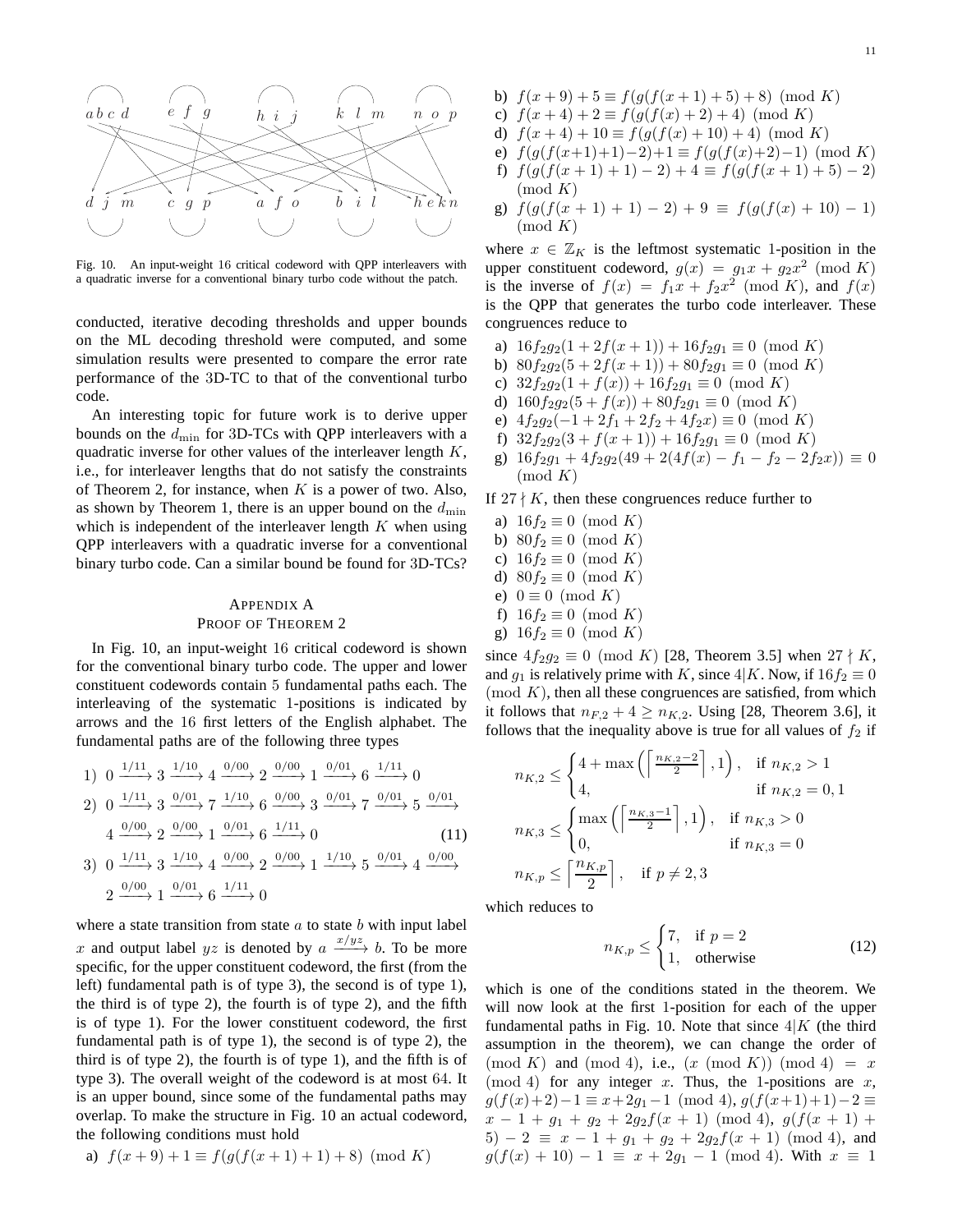

Fig. 11. An input-weight 17 critical codeword with QPP interleavers with a quadratic inverse for a conventional binary turbo code without the patch.

 $\pmod{4}$ , we get the 1-positions 1  $\pmod{4}$ , 2 $g_1 \pmod{4}$ ,  $g_1 + g_2 \pmod{4}$ ,  $g_1 + g_2 \pmod{4}$ , and  $2g_1 \pmod{4}$ .

For the second component we get the following. The 1 positions are  $f(x+9) \equiv f(x+1) \pmod{4}$ ,  $f(x+4) \equiv f(x)$ (mod 4),  $f(x)$ ,  $f(x + 1)$ , and  $f(g(f(x + 1) + 1) - 2) \equiv$  $f(x) - f_1 + f_2 + 1 + 2f_2x \pmod{4}$ . With  $x \equiv 1 \pmod{4}$ , we get the 1-positions  $2f_1 \pmod{4}$ ,  $f_1 + f_2 \pmod{4}$ ,  $f_1 + f_2$  $(mod 4), 2f<sub>1</sub> (mod 4), and 1 (mod 4).$ 

Note that  $g_1 + g_2 \equiv f_1 + f_2 \pmod{4}$  and  $2f_1 \equiv 2g_1 \equiv 2$ (mod 4) when  $4 \mid K$ .

From the fundamental paths in (11), it follows that the input to the third encoder within the patch is the all-zero sequence when  $g_1 + g_2 \equiv f_1 + f_2 \equiv 1 \pmod{4}$ . Note that the other case, i.e., when  $g_1 + g_2 \equiv f_1 + f_2 \equiv 3 \pmod{4}$   $(f_1 + f_2)$  and  $g_1 + g_2$  are odd) does *not* give an all-zero input sequence.

In Fig. 11, an input-weight 17 critical codeword is shown for the conventional binary turbo code. The upper and lower constituent codewords contain 5 fundamental paths each. The interleaving of the systematic 1-positions is indicated by arrows and the 17 first letters of the English alphabet. The fundamental paths are of the same type as those in Fig. 10. To be more specific, for the upper constituent codeword, the first (from the left) fundamental path is of type 3), the second is of type 2), the third is of type 3), the fourth is of type 1), and the fifth is of type 2). For the lower constituent codeword, the first fundamental path is of type 3), the second is of type 2), the third is of type 1), the fourth is of type 3), and the fifth is of type 2). The overall weight of the codeword is at most 67. To make the structure in Fig. 11 an actual codeword, the following conditions must hold

- a)  $g(f(x) 8) + 4 \equiv g(f(x + 4) 8) \pmod{K}$
- b)  $g(f(x) 8) + 1 \equiv g(f(x+1) 8) \pmod{K}$
- c)  $g(f(x) 8) + 9 \equiv g(f(x+9) 8) \pmod{K}$
- d)  $g(f(x+9)-9)-8 \equiv g(f(x+1)-9) \pmod{K}$
- e)  $g(f(x+9)-9)-10 \equiv g(f(g(f(x)-10)-1)+1)$  $\pmod{K}$
- f)  $g(f(x+4)-10) \equiv g(f(x)-10)+4 \pmod{K}$
- g)  $f(g(f(x+1)-5)-2) \equiv f(g(f(x)-10)-1)+5$  $\pmod{K}$

h) 
$$
g(f(x+9)-5)-8 \equiv g(f(x+1)-5) \pmod{K}
$$

where  $x \in \mathbb{Z}_K$  is the leftmost systematic 1-position in the upper constituent codeword. We can show that if  $16g_2 \equiv 0$ (mod K) and  $27 \nmid K$ , then all these congruences are satisfied for any  $x \in \mathbb{Z}_K$ , and it follows that  $n_{G,2} + 4 \ge n_{K,2}$ . Using [28, Theorem 3.6], we get the same conditions as in (12),



Fig. 12. An input-weight 9 critical codeword with QPP interleavers with a quadratic inverse for a conventional binary turbo code without the patch.

which is one of the conditions stated in the theorem.

We will now look at the first 1-position for each of the upper fundamental paths in Fig. 11. Note that since  $4|K$  (the third assumption in the theorem), we can change the order of (mod K) and (mod 4). Thus, the 1-positions are x,  $g(f(x +$  $(9) - 9 - 10 \equiv x - 1 - q_1 + q_2 - 2q_2f(x + 1) \pmod{4}$  $g(f(x) - 8) \equiv x \pmod{4}$ ,  $g(f(x) - 10) - 1 \equiv x - 2g_1 - 1$ (mod 4), and  $g(f(x+1)-5)-2 \equiv x-1-q_1+q_2-2q_2f(x+$ 1) (mod 4). With  $x \equiv 1 \pmod{4}$ , we get the 1-positions 1  $(mod 4), 3g<sub>1</sub> + g<sub>2</sub> (mod 4), 1 (mod 4), 2g<sub>1</sub> (mod 4), and$  $3g_1 + g_2 \pmod{4}$ .

For the second component we get the following. The 1 positions are  $f(x+1) - 9 \equiv f(x+1) - 1 \pmod{4}$ ,  $f(x+1)$  $(4)-10 \equiv f(x)-2 \pmod{4}$ ,  $f(g(f(x)-10)-1) \equiv f(x)-2$  $f_1+f_2-2f_2x \pmod{4}$ ,  $f(x+9)-9 \equiv f(x+1)-1 \pmod{4}$ , and  $f(x) - 10 \equiv f(x) - 2 \pmod{4}$ . With  $x \equiv 1 \pmod{4}$ , we get the 1-positions  $2f_1 - 1 \pmod{4}$ ,  $f_1 + f_2 - 2 \pmod{4}$ , 2 (mod 4),  $2f_1 - 1 \pmod{4}$ , and  $f_1 + f_2 - 2 \pmod{4}$ .

From the fundamental paths in (11), it follows that the input to the third encoder within the patch is the all-zero sequence when  $g_1 + g_2 \equiv f_1 + f_2 \equiv 3 \pmod{4}$ . Note that the other case, i.e., when  $g_1 + g_2 \equiv f_1 + f_2 \equiv 1 \pmod{4}$ , does *not* give an all-zero input sequence.

The result of Theorem 2 follows by combining the results above, i.e., there is an upper bound of 64 (resp. 67) when  $g_1 + g_2 \equiv f_1 + f_2 \equiv 1 \pmod{4}$  (resp.  $g_1 + g_2 \equiv f_1 + f_2 \equiv 3$ (mod 4)).

## APPENDIX B

## PROOF OF THEOREM 3

In Fig. 12, an input-weight 9 critical codeword is shown for the conventional binary turbo code. The upper and lower constituent codewords contain 3 fundamental paths each. The interleaving of the systematic 1-positions is indicated by arrows and the 9 first letters of the English alphabet. The fundamental paths are all of type 1), and the overall weight of the codeword is at most 27. To make the structure in Fig. 12 an actual codeword, the following conditions must hold

a)  $g(f(x) - 5) + 1 \equiv g(f(x + 1) - 5) \pmod{K}$ b)  $g(f(x) - 5) + 5 \equiv g(f(x + 5) - 5) \pmod{K}$ c)  $g(f(x) - 4) + 1 \equiv g(f(x + 1) - 4) \pmod{K}$ d)  $q(f(x) - 4) + 5 \equiv q(f(x + 5) - 4) \pmod{K}$ 

where  $x \in \mathbb{Z}_K$  is the leftmost systematic 1-position in the upper constituent codeword. We can show that if  $2q_2 \equiv 0$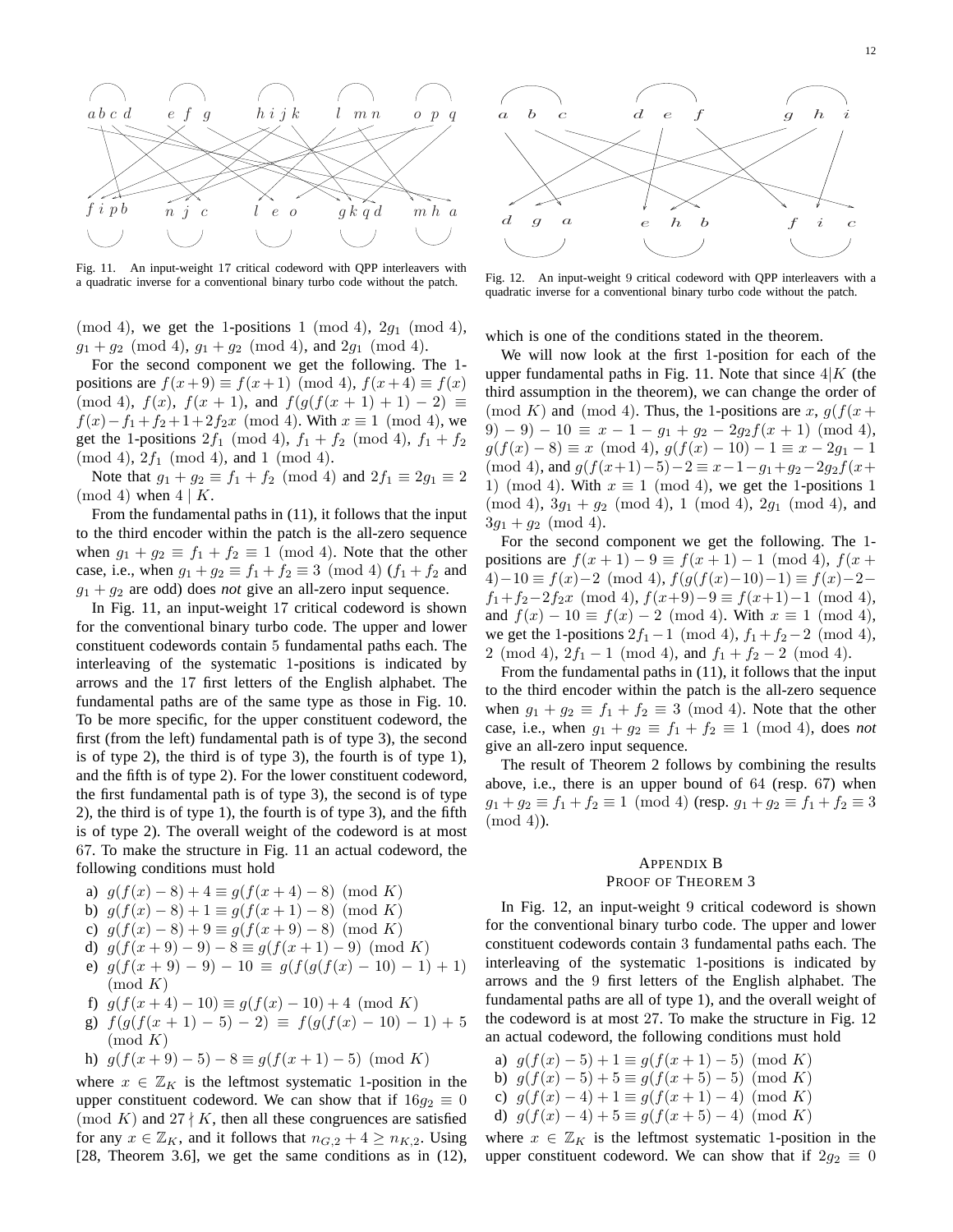$p(\mod K)$ , then all these congruences are satisfied. Furthermore, the input to the third encoder within the patch is the all-zero sequence. Thus, if  $2g_2 \equiv 0 \pmod{K}$ , then there is an upper bound of 27 on the minimum distance  $d_{\min}$ .

Reasoning in a similar manner with an input-weight 18 codeword, we can show that the minimum distance  $d_{\min}$  is upper-bounded by 54 if  $4g_2 \equiv 0 \pmod{K}$ . The details are omitted for brevity.

## APPENDIX C PROOF OF LEMMA 2

To prove the lemma, we need the following result.

*Lemma 3:* If  $4|K$  and  $x_1 \equiv x_2 \pmod{4}$ , then  $f(x_1) \equiv$  $f(x_2) \pmod{4}$  for all  $x_1, x_2 \in \mathbb{Z}_K$  and all QPPs  $f(x) =$  $f_1x + f_2x^2 \pmod{K}.$ 

*Proof:* Since  $4|K$ , we can change the order of  $p$  (mod K) and (mod 4), i.e.,  $(x \pmod{K})$  (mod 4) = x (mod 4) for any integer  $x$ . Thus,

- if  $x \equiv 0 \pmod{4}$ , then  $f(x) = 4 \tilde{x} f_1 + 16 \tilde{x}^2 f_2$ (mod K)  $\equiv 0 \pmod{4}$ , for some integer  $\tilde{x}$ .
- If  $x \equiv 1 \pmod{4}$ , then  $f(x) = (4\tilde{x} + 1)f_1 + (4\tilde{x} + 1)^2 f_2$  $(\text{mod } K) \equiv f_1 + f_2 \pmod{4}$ , for some integer  $\tilde{x}$ . Since  $f_2$  is even and  $f_1$  is odd (see item 1) of Definition 1),  $f(x) \pmod{4}$  is odd.
- If  $x \equiv 2 \pmod{4}$ , then  $f(x) = (4\tilde{x} + 2)f_1 + (4\tilde{x} + 2)^2 f_2$  $(\text{mod } K) \equiv 2f_1 \pmod{4}$ , for some integer  $\tilde{x}$ . Furthermore, since  $f_1$  is odd (see item 1) of Definition 1),  $f(x) \equiv 2 \pmod{4}$ .
- If  $x \equiv 3 \pmod{4}$ , then  $f(x) = (4\tilde{x} + 3)f_1 + (4\tilde{x} + 3)^2 f_2$  $\pmod{K} \equiv 3f_1+f_2 \pmod{4}$ , for some integer  $\tilde{x}$ . Since  $f_2$  is even and  $f_1$  is odd (see item 1) of Definition 1),  $f(x) \pmod{4}$  is odd. Also,  $3f_1+f_2 \not\equiv f_1+f_2 \pmod{4}$ , and the result follows.

The bound in Theorem 2 is based on the upper and lower constituent codewords in Figs. 10 and 11. For details, see the proof of Theorem 2 in Appendix A. Now, consider the codeword in Fig. 10. Let  $x \in \mathbb{Z}_K$  denote the leftmost systematic 1-position in the upper constituent codeword. As shown in the proof of Theorem 2, we require  $x \equiv 1 \pmod{4}$ . Also, for a given value of x such that  $x \equiv 1 \pmod{4}$ , the fundamental paths in Fig. 10 may wrap around at the end of trellis. Since all the systematic 1-positions are determined by the value of  $x$ , there will be exactly  $L_i-1$  values for x that will make the *i*th,  $i = 0, \ldots, Q-1$ , fundamental path wrap around at the end of the trellis, where  $L_i$  is the length of the *i*th fundamental path and Q is the total number of fundamental paths in the upper and lower constituent codewords. By repeating the argument, we get that there will be at most  $L - Q$  values for x that will make at least one of the fundamental paths wrap around at the end of the trellis, where  $L = \sum_{i=0}^{Q-1} L_i$ . Since if  $x_1 \equiv x_2$ (mod 4), then  $f(x_1) \equiv f(x_2) \pmod{4}$  for any  $x_1, x_2 \in \mathbb{Z}_K$ and any QPP  $f(x) = f_1x + f_2x^2 \pmod{K}$  (see Lemma 3 above), the condition that a fundamental path should not wrap around at the end of the trellis, will remove at most one more value of  $x \equiv 1 \pmod{4}$  than any other value for x. Thus, we get the condition  $K - (L - Q) \geq 3(Q + 1) + 1$ , which

simplifies to  $K \ge L + 2Q + 4 = 112$ , since, for the codeword in Fig. 10,  $Q = 10$  and  $L = 88$ .

Note that the argument above can be repeated for the codeword in Fig. 11, and we get the numerical value of  $K \ge 120$ . Thus, if  $K \ge \max(112, 120) = 120$ , there will exist at least one value for x such that  $x \equiv 1 \pmod{4}$  and such that none of the fundamental paths in Figs. 10 and 11 will wrap around at the end of the trellis. Furthermore, since there is a finite number of QPPs with a quadratic inverse for each value of K in the range [33, 119] and such that  $4|K$  and the conditions in (10) are satisfied, it can be numerically checked that there will always exist, for any QPP  $f(x) = f_1x + f_2x^2$ (mod K) and its inverse  $g(x) = g_1x+g_2x^2 \pmod{K}$ , at least one value for x such that  $x \equiv 1 \pmod{4}$  and such that none of the fundamental paths in Fig. 10 (when  $f_1 + f_2 \equiv g_1 + g_2 \equiv 1$ (mod 4)) and in Fig. 11 (when  $f_1 + f_2 \equiv g_1 + g_2 \equiv 3$ (mod 4)) will wrap around at the end of the trellis. Also, for  $K = 32$ , this is not the case, and Lemma 2 is proved.

#### ACKNOWLEDGMENT

The authors would like to thank the anonymous reviewers for their helpful comments and suggestions.

#### **REFERENCES**

- [1] C. Berrou, A. Glavieux, and P. Thitimajshima, "Near Shannon limit error-correcting coding and decoding: Turbo-codes," in *Proc. IEEE Int. Conf. Commun. (ICC)*, Geneva, Switzerland, May 1993, pp. 1064– 1070.
- [2] C. Berrou, A. Graell i Amat, Y. Ould-Cheikh-Mouhamedou, C. Douillard, and Y. Saouter, "Adding a rate-1 third dimension to turbo codes," in *Proc. IEEE Inf. Theory Workshop*, Lake Tahoe, CA, Sep. 2007, pp. 156–161.
- [3] C. Berrou, A. Graell i Amat, Y. Ould-Cheikh-Mouhamedou, and Y. Saouter, "Improving the distance properties of turbo codes using a third component code: 3D turbo codes," *IEEE Trans. Commun.*, vol. 57, no. 9, pp. 2505–2509, Sep. 2009.
- [4] J. Li, K. R. Narayanan, and C. N. Georghiades, "Product accumulate codes: A class of codes with near-capacity performance and low decoding complexity," *IEEE Trans. Inf. Theory*, vol. 50, no. 1, pp. 31– 46, Jan. 2004.
- [5] H. Gonzalez, C. Berrou, and S. Kerouédan, "Serial/parallel (s/p) turbo codes for low error rates," in *Proc. IEEE Int. Conf. Commun. (ICC)*, vol. 1, Paris, France, Jun. 2004, pp. 346–350.
- [6] A. Perotti and S. Benedetto, "A new upper bound on the minimum distance of turbo codes," *IEEE Trans. Inf. Theory*, vol. 50, no. 12, pp. 2985–2997, Dec. 2004.
- [7] ——, "An upper bound on the minimum distance of serially concatenated convolutional codes," *IEEE Trans. Inf. Theory*, vol. 52, no. 12, pp. 5501–5509, Dec. 2006.
- [8] H. D. Pfister and P. H. Siegel, "The serial concatenation of rate-1 codes through uniform random interleavers," *IEEE Trans. Inf. Theory*, vol. 49, no. 6, pp. 1425–1438, Jun. 2003.
- [9] C. Ravazzi and F. Fagnani, "Spectra and minimum distances of repeat multiple-accumulate codes," *IEEE Trans. Inf. Theory*, vol. 55, no. 11, pp. 4905–4924, Nov. 2009.
- [10] H. D. Pfister, "On the capacity of finite state channels and the analysis of convolutional accumulate- $m$  codes," Ph.D. dissertation, University of California San Diego, San Diego, CA, 2003. [Online]. Available: http://www.ece.tamu.edu/∼hpfister/research.html
- [11] R. G. Gallager, *Low-Density Parity-Check Codes*. Cambridge, MA: MIT Press, 1963.
- [12] J. Kliewer, K. S. Zigangirov, and D. J. Costello, Jr., "New results on the minimum distance of repeat multiple accumulate codes," in *Proc. 45th Annual Allerton Conf. Commun., Control, and Computing*, Monticello, IL, Sep. 2007.
- [13] C. Koller, A. Graell i Amat, J. Kliewer, F. Vatta, and D. J. Costello, Jr., "Hybrid concatenated codes with asymptotically good distance growth," in *Proc. 5th Int. Symp. Turbo Codes & Rel. Topics*, Lausanne, Switzerland, Sep. 2008, pp. 19–24.